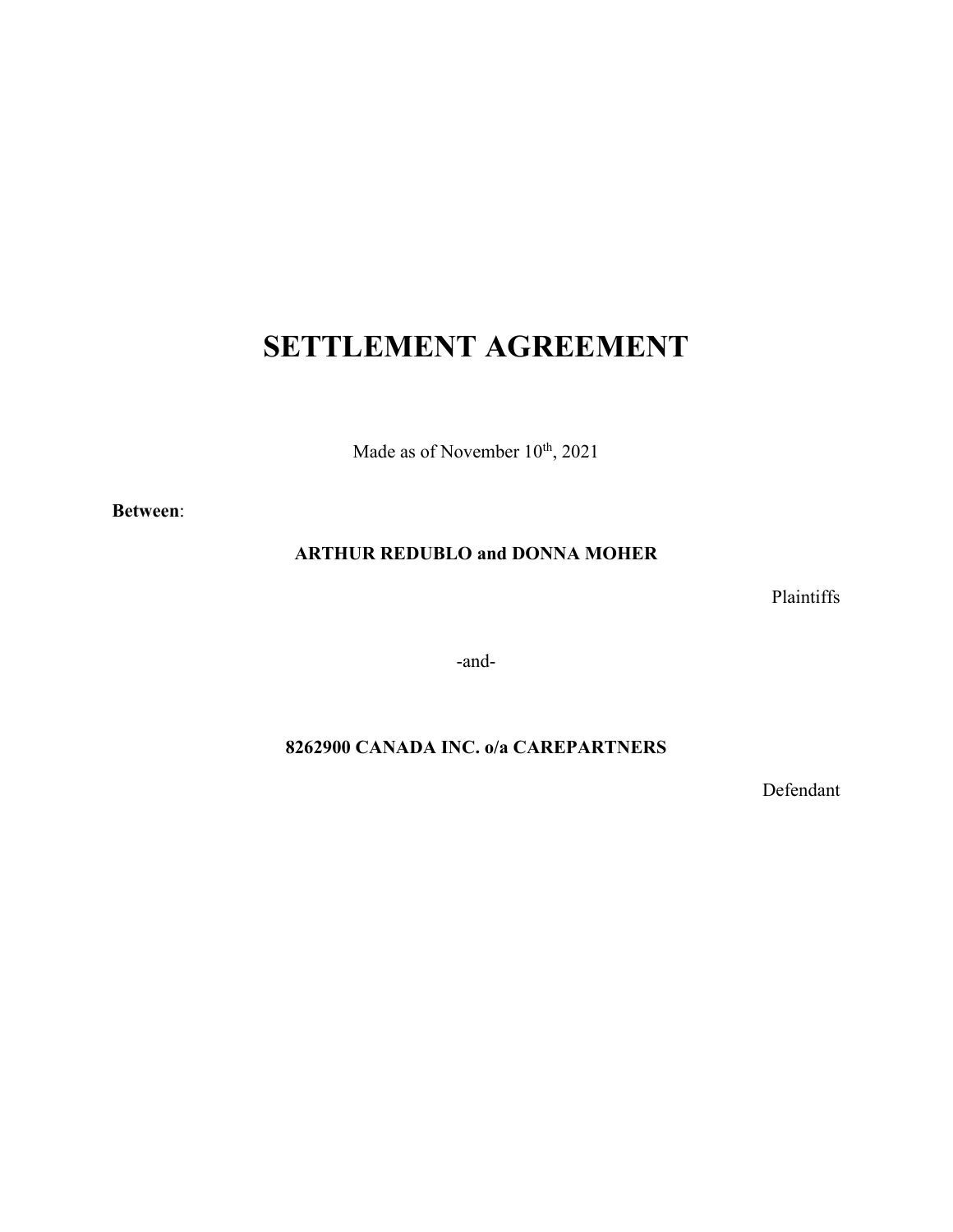|  | <b>TABLE OF CONTENTS</b> |
|--|--------------------------|
|--|--------------------------|

| 1.1          |  |    |
|--------------|--|----|
|              |  |    |
| 2.1          |  |    |
| 2.2          |  |    |
|              |  |    |
| 3.1          |  |    |
| 3.2<br>3.3   |  |    |
|              |  |    |
|              |  |    |
| 4.1<br>4.2   |  |    |
| 4.3          |  |    |
|              |  |    |
| 5.1          |  |    |
| 5.2          |  |    |
|              |  |    |
| 6.1          |  |    |
| 6.2<br>6.3   |  |    |
|              |  |    |
| 7.1          |  |    |
| 7.2          |  |    |
| 7.3          |  |    |
|              |  |    |
| 8.1          |  |    |
| 8.2          |  |    |
|              |  | 11 |
| 9.1          |  |    |
| 9.2<br>9.3   |  |    |
| 9.4          |  |    |
|              |  |    |
| 10.1         |  |    |
| 10.2         |  |    |
|              |  |    |
| 11.1         |  |    |
| 11.2<br>11.3 |  |    |
|              |  |    |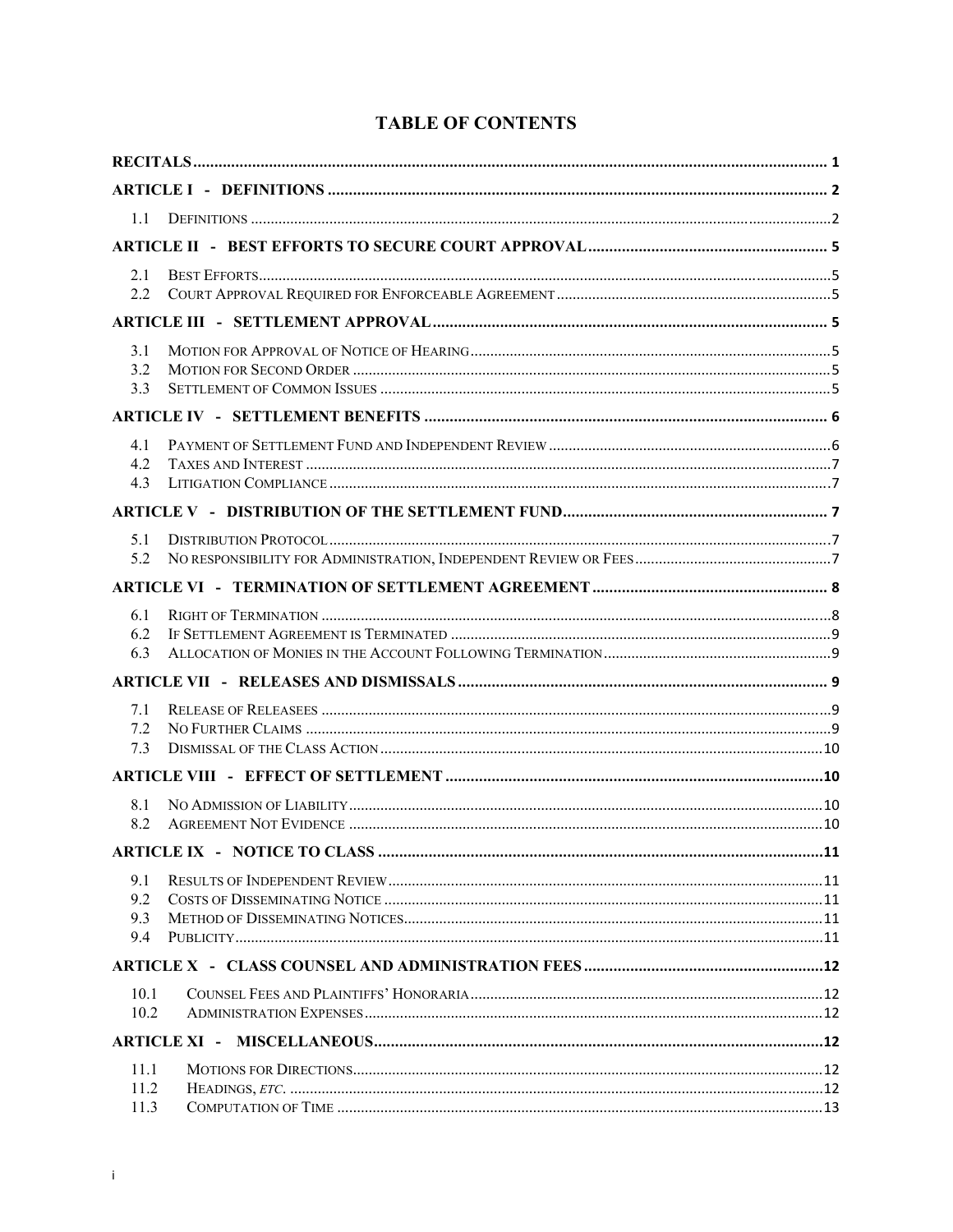# **TABLE OF CONTENTS** (continued)

# Page

| 11.4  |                                                                     |  |  |
|-------|---------------------------------------------------------------------|--|--|
| 11.5  |                                                                     |  |  |
| 11.6  |                                                                     |  |  |
| 11.7  |                                                                     |  |  |
| 11.8  |                                                                     |  |  |
| 11.9  |                                                                     |  |  |
| 11.10 |                                                                     |  |  |
| 11 11 |                                                                     |  |  |
| 11.12 |                                                                     |  |  |
| 11 13 |                                                                     |  |  |
| 11.14 |                                                                     |  |  |
|       |                                                                     |  |  |
|       | SCHEDULE B - DISTRIBUTION PROTOCOL AND ADMINISTRATOR'S GUIDELINES 5 |  |  |
|       |                                                                     |  |  |
|       |                                                                     |  |  |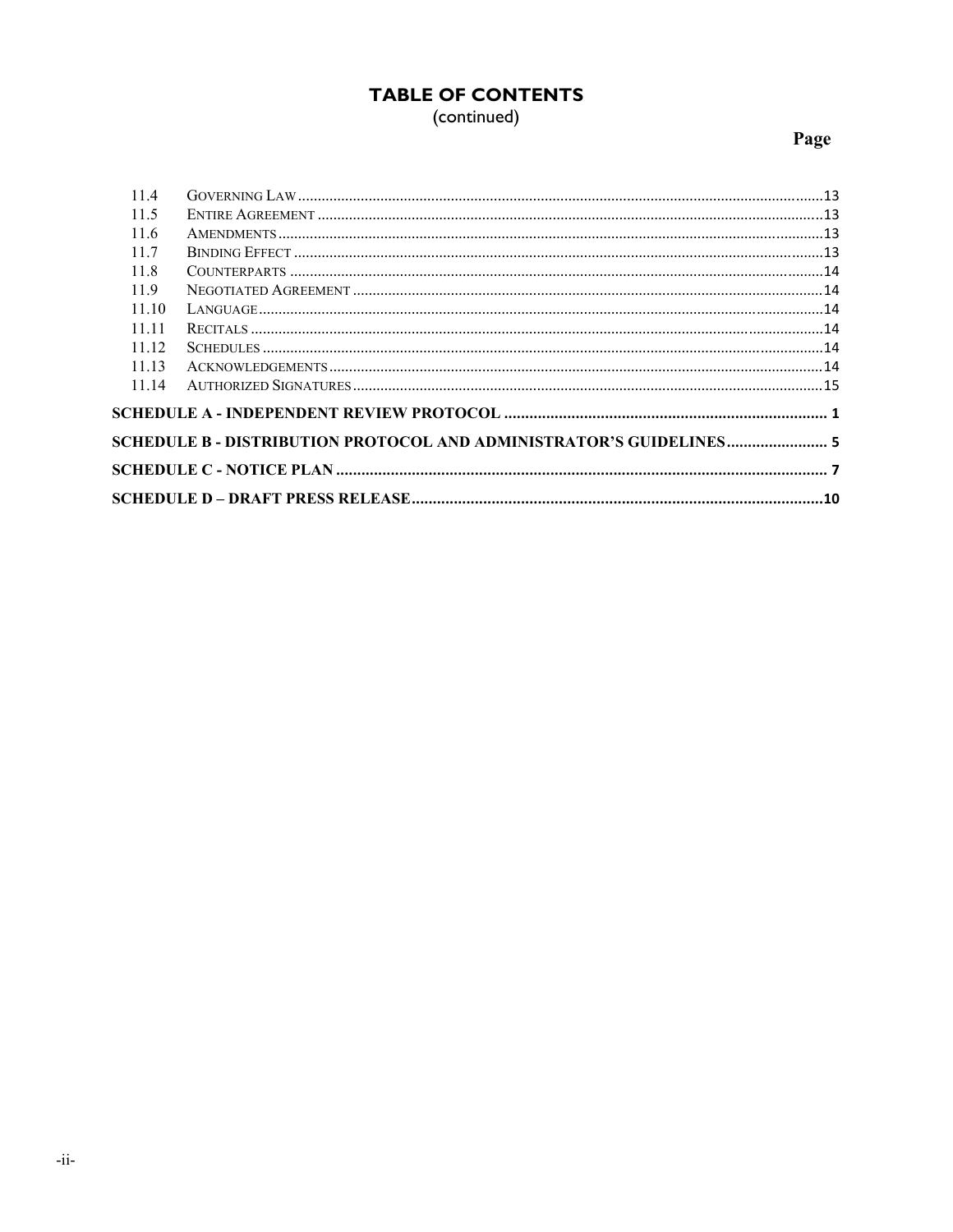## **RECITALS**

- A. WHEREAS the Plaintiffs commenced a proposed class action in the Ontario Superior Court of Justice (the "**Court**") on September 11, 2020, bearing Court File No. CV-20-00647324-00CP as against the Defendant (the "**Class Action**");
- B. WHEREAS the Class Action asserts claims against the Defendant in relation to a cyber attack that occurred in or around June 11, 2018 whereby criminal third-party cyber attackers gained unauthorized and illegal access to the Defendant's computer systems (the "**Cyber Attack**");
- C. WHEREAS the Defendant denies all the allegations asserted by the Plaintiffs in the Class Action, and maintains that it has good and valid defences to the claims asserted therein, but has agreed to enter into this Settlement Agreement in order to achieve an early full and final resolution of the claims made or which could have been made against it in the Class Action and to avoid further expense, inconvenience and the distraction of burdensome and protracted litigation;
- D. WHEREAS the Defendant has agreed that, for the purposes only of effecting this settlement of the Class Action, it will consent to certification of this Action as a class proceeding with the Plaintiffs appointed as the representative plaintiffs;
- E. WHEREAS the Plaintiffs have reviewed and fully understand the terms of this Settlement Agreement and, based on Class Counsel's analyses of the facts and law applicable to the Plaintiffs' claims asserted in the Class Action, and having regard to the burdens and expense of prosecuting the Class Action, including, in particular, the risks and uncertainties associated with trials and appeals, the Plaintiffs and Class Counsel have concluded that this Settlement Agreement is fair, reasonable and in the best interests of the Class;
- F. WHEREAS the Plaintiffs, Class Counsel, and the Defendant agree that neither this Settlement Agreement nor any statement made in the negotiation thereof shall be deemed or construed to be an admission by, or evidence against the Defendant, or evidence of the truth of any of the Plaintiffs' allegations against the Defendant, which the Defendant expressly deny, nor any admission by or evidence against the Defendant as to the merits of the claims asserted in the Class Action; and
- G. WHEREAS the Parties therefore wish to, and hereby do, finally resolve the Class Action and all Released Claims, as defined below, subject to the approval of this Settlement Agreement by the Court;

NOW THEREFORE, in consideration of the covenants, agreements and releases set forth herein and for other good and valuable consideration, the receipt and sufficiency of which is hereby acknowledged, it is agreed by the Parties that the Class Action shall be settled and dismissed with prejudice and without costs, subject to approval of the Court, on the following terms and conditions: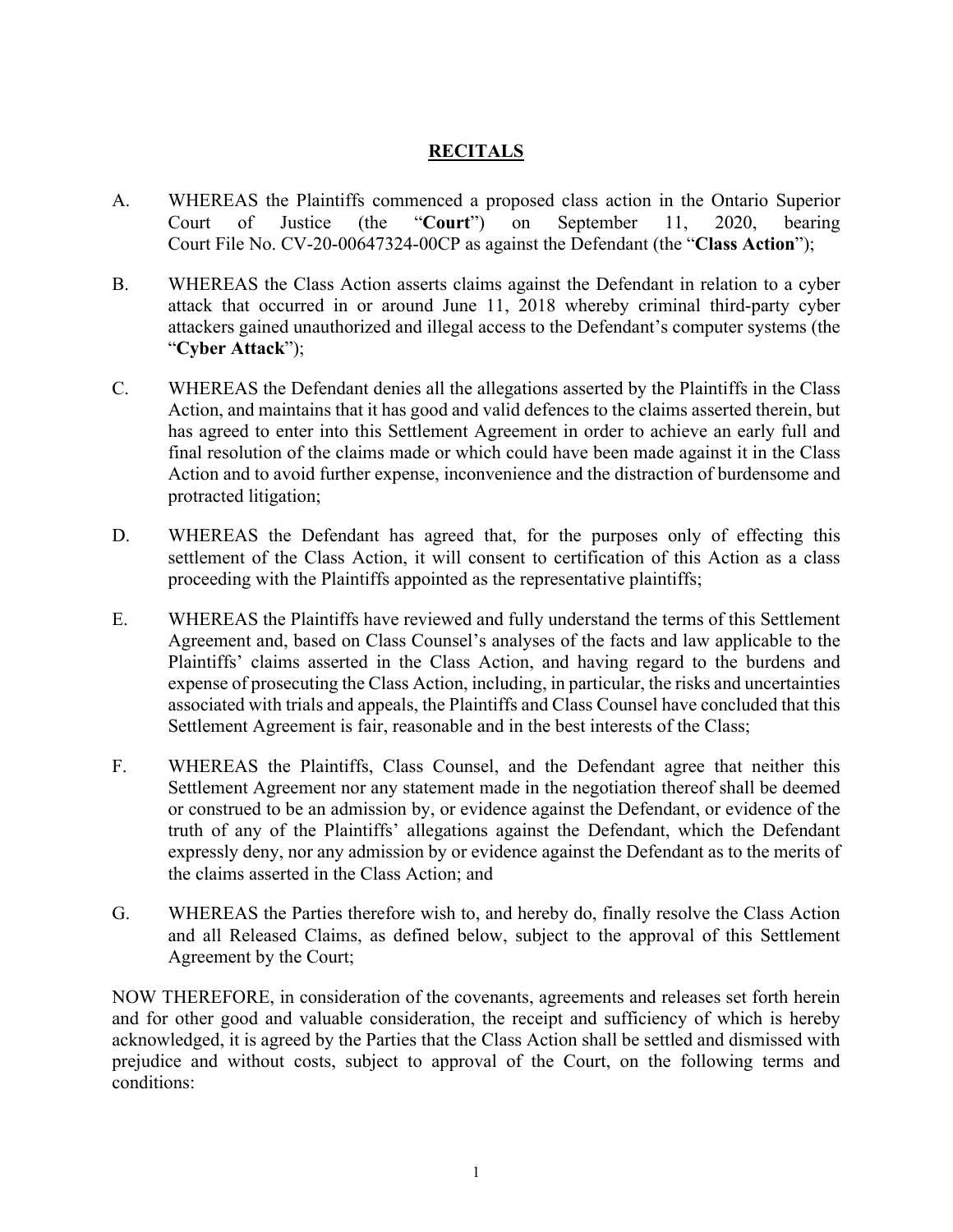## **ARTICLE I - DEFINITIONS**

#### **1.1 Definitions**

- (a) *Account* means an interest bearing trust account at a Canadian Schedule 1 bank under the control of Defence Counsel, Class Counsel or the Claims Administrator, as the case may be, in which the Settlement Fund will be held for the benefit of the Class Members or the Defendant until distributed pursuant to the Distribution Protocol, or returned to the Defendant pursuant to the terms of this Agreement.
- (b) *Administration Expenses* means all fees, disbursements, expenses, costs, taxes and any other amounts incurred or payable by the Plaintiffs, Class Counsel, the Claims Administrator, or otherwise, for the approval, implementation and operation of this Settlement Agreement including the costs of distribution of the Settlement Fund, the costs of all notices to the Class, and the costs of the claims administration, but excluding Class Counsel Fees.
- (c) *Affected Class Members* means those Class Members whose personal health information, or personal information was extracted from the Defendant's computer system as part of the Cyber Attack and was produced to the Canadian Broadcasting Corporation ("**CBC**").
- (d) *Claims Administrator* means such other entity or person appointed by the Court to administer this Settlement Agreement and any employees or agents thereof.
- (e) *Class* means all persons who are or were patients, non-unionized employees or contractors of CarePartners from January 1, 2010, to June 11, 2018, excluding (i) the defendant's officers and directors; and (ii) any person who validly opts out of the Class Action, and *Class Member* means any one thereof.
- (f) *Class Action* means the proposed class proceeding commenced by the Plaintiffs in the Ontario Superior Court of Justice bearing Court File No. CV-20-00647324- 00CP.
- (g) *Class Counsel* means the law firms of Waddell Phillips Professional Corporation, Howie Sacks and Henry LLP and Schneider Law Firm.
- (h) *Class Counsel Fees* include the fees, disbursements, costs, interest, HST and other applicable taxes or charges of Class Counsel in respect of the prosecution of the Class Action.
- (i) *Common Issue* means was the Defendant negligent in the manner in which it maintained and protected its electronic information.
- (j) *Court* means the Ontario Superior Court of Justice.
- (k) *Defence Counsel* means the law firm of Tyr LLP.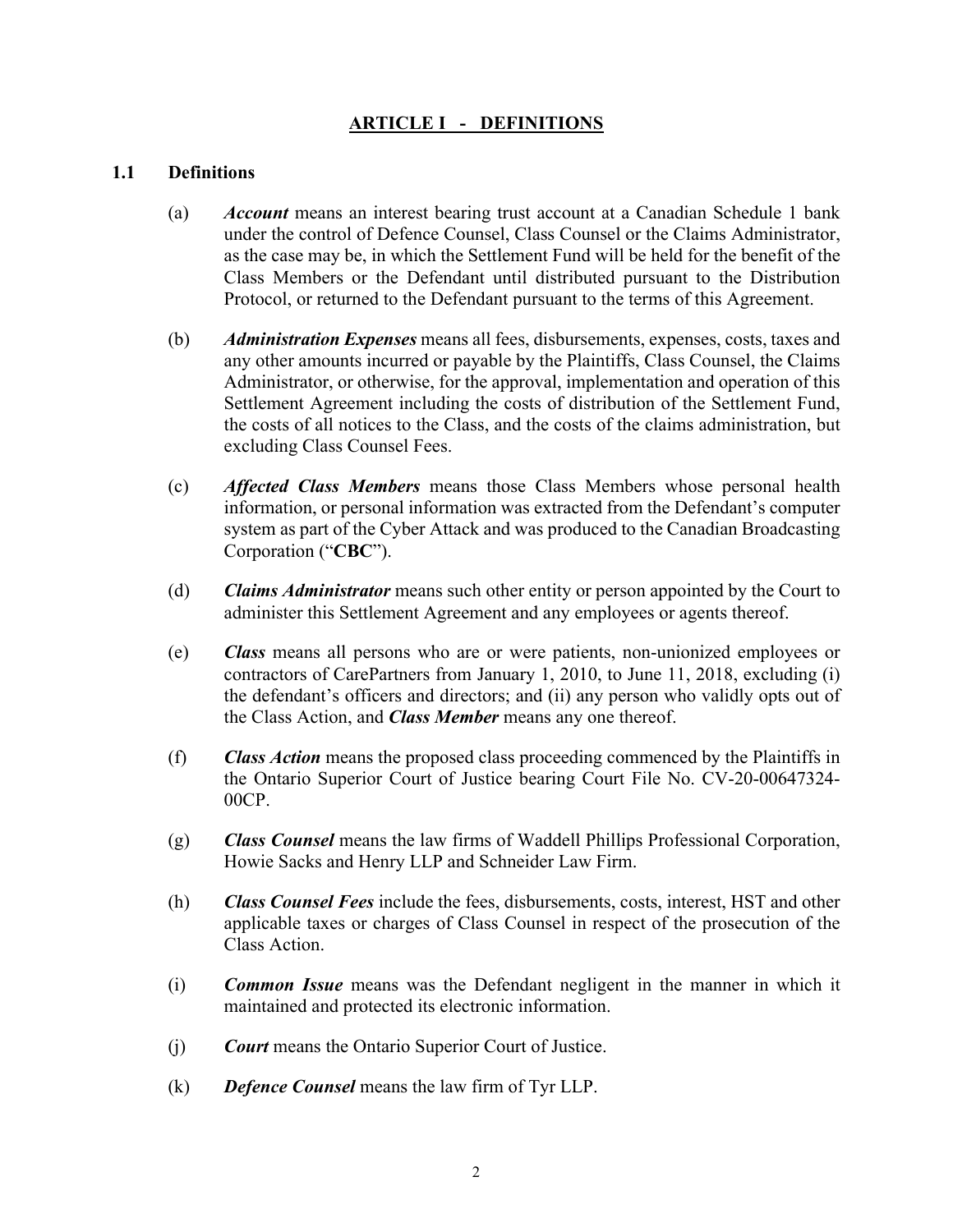- (l) *Defendant* means 8262900 Canada Inc. o/a CarePartners.
- (m) *Distribution Protocol* means the plan for distributing the Settlement Fund and accrued interest to the Class, as approved by the Court.
- (n) *Effective Date* means (i) the date upon which the ability to appeal from the anticipated Second Order expires - namely, thirty (30) days after the Second Order is granted, unless the motion is unopposed, in which case the date which is the first business day after the Second Order is granted; or (ii) if any appeal is taken from the Second Order, then the Effective Date shall be the date upon which any such appeal is concluded by way of a Final Order; but an appeal from the Second Order shall not include any appeal that concerns only the issue of Class Counsel's fees or disbursements for the purposes of establishing the Effective Date.
- (o) *Final* when used in relation to a court order means all rights of appeal from such order or judgment have expired or have been exhausted and that the ultimate court of appeal (or court of last resort) to which an appeal (if any) was taken has upheld such order.
- (p) *First Order* means the proposed order of the Court granting the following relief: (1) the Court's approval of the Notice of Hearing; and plan for distribution thereof; and (2) the appointment of the Claims Administrator.
- (q) *Independent Review* means an independent review of the Records conducted by the Independent Reviewer solely in order to identify the Affected Class Members.
- (r) *Independent Reviewer* means a third party independent document review organization, agreeable to CarePartners with input from Class Counsel to be identified in advance of the settlement hearing, that will conduct an independent review of the Records to identify the Affected Class Members through the Independent Review.
- (s) *Notice of Hearing* means the condensed and short form of Notice of Hearing for Class Action Certification, Settlement Approval, and Counsel Fee Approval, approved by the Court to inform the Class of: (1) the date and location of the hearing to certify this action as a class proceeding and approve this Settlement Agreement; (2) the key terms of this Settlement Agreement; and (3) Class Counsel Fees request.
- (t) *Notice of Court Order* means the condensed, short and long form of Notice of Class Action Certification, Settlement Approval, and Counsel Fee Approval approved by the Court to inform the Class Members of (1) the certification of this action as a class proceeding, (2) approval of this Settlement Agreement; (3) approval of Class Counsel Fees; (4) the process by which Class Members may opt out; and (5) the process by which the Class Members may obtain compensation from the Settlement Fund.
- (u) *Opt Out Threshold* means three thousand (3,000) timely and valid opt outs by potential Class Members.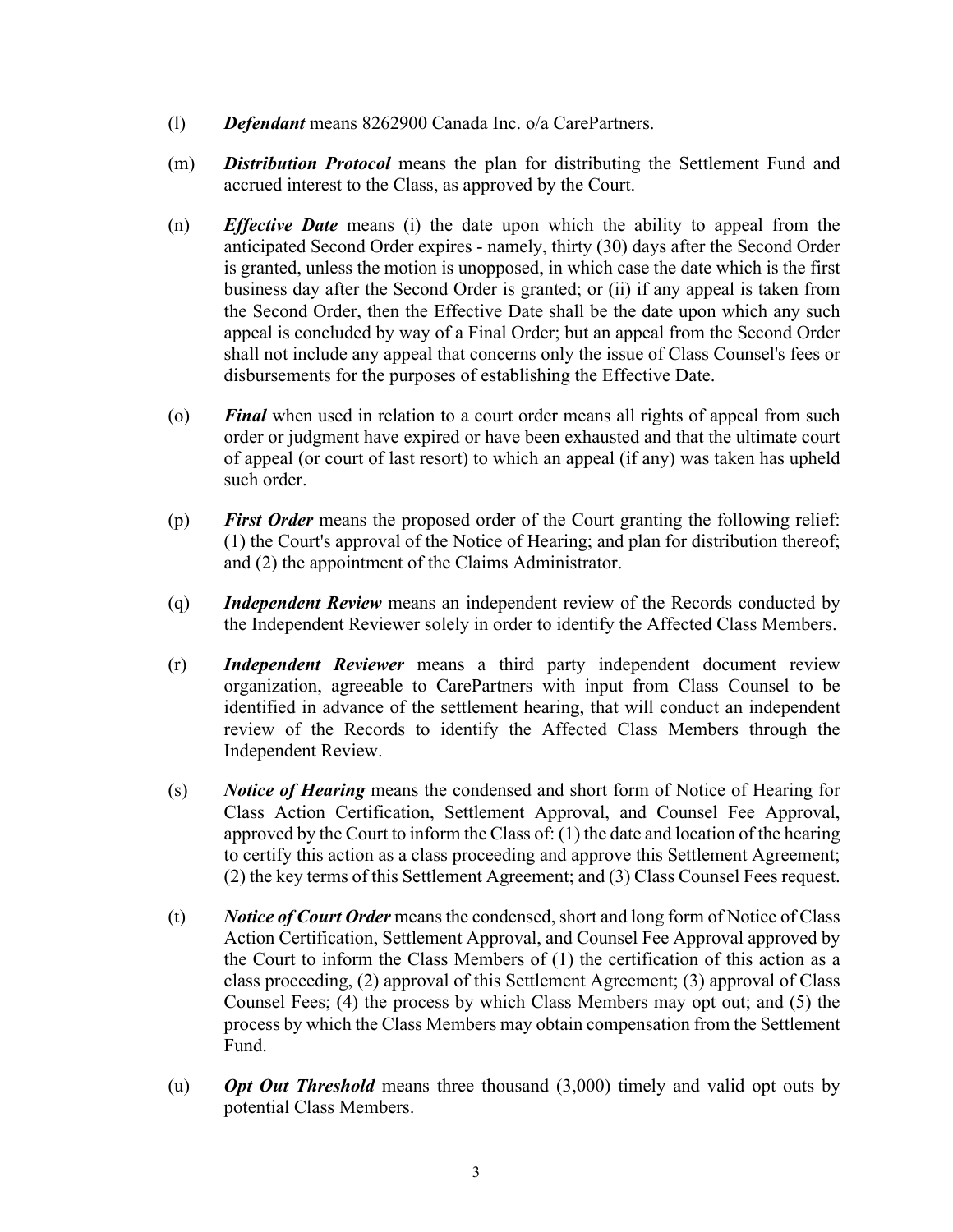- (v) *Other Actions* means any actions or court proceedings, other than the Class Action against any of the Releasees to the extent that such actions or proceedings relate to any claim asserted in the Class Action or that could have been asserted in the Class Action.
- (w) *Parties*, when capitalized, means the signatories to this Settlement Agreement, being the Plaintiffs and the Defendant, and *Party* means any one thereof.
- (x) *Records* means the electronic copies of documents received by the CBC from third parties claiming to be the perpetrators of the Cyber Attack and believed to have been stolen from the Defendants during the Cyber Attack.
- (y) *Released Claims* means any and all manner of claims, complaints, demands, actions, suits, causes of action, whether class, individual or otherwise in nature, whether personal or subrogated, damages of any kind whenever incurred (including compensatory, punitive or other damages or restitution), declaratory relief, liabilities of any nature whatsoever, including claims for contribution, indemnity, interest, costs, expenses, class administration expenses (including Administration Expenses), and lawyers' fees (including Class Counsel Fees), known or unknown, suspected or unsuspected, foreseen or unforeseen, actual or contingent, and liquidated or unliquidated, in law, under statute or in equity, that the Releasors, or any of them ever had, could have had, now have, or hereafter can, shall, or may have, relating in any way to the claims made and conduct alleged (or which could have been made or alleged) in the Class Action, including any and all claims of the Releasors relating to or arising out of the Cyber Attack. For greater certainty, the Released Claims do not include any claims unrelated to the Cyber Attack that any Class Members may have against CarePartners in respect of the personal care services CarePartners has provided to any class members.
- (z) *Releasees* means, jointly and severally, individually and collectively, the Defendant and its predecessors, successors, parents, subsidiaries, affiliates, Home and Community Care Support Services (formerly known as the Local Health Integration Networks) and its affiliates (including Health Shared Services Ontario, now part of Ontario Health), and the Canadian Broadcasting Corporation, and all of their respective past and current officers, directors, employees, shareholders, insurers, successors, assigns, administrators, associated and related companies, trustees, servants, representatives and agents.
- (aa) *Releasors* means, jointly and severally, individually and collectively, the Plaintiffs and the Class Members, and their respective successors, heirs, executors, administrators, trustees, insurers, assigns, or representatives of any kind.
- (bb) *Second Order* means the anticipated orders of the Court certifying the Class Action as a class proceeding, approving the terms of this Settlement Agreement, and approving Class Counsel Fees.
- (cc) *Settlement Agreement* means this agreement, including the recitals and schedules.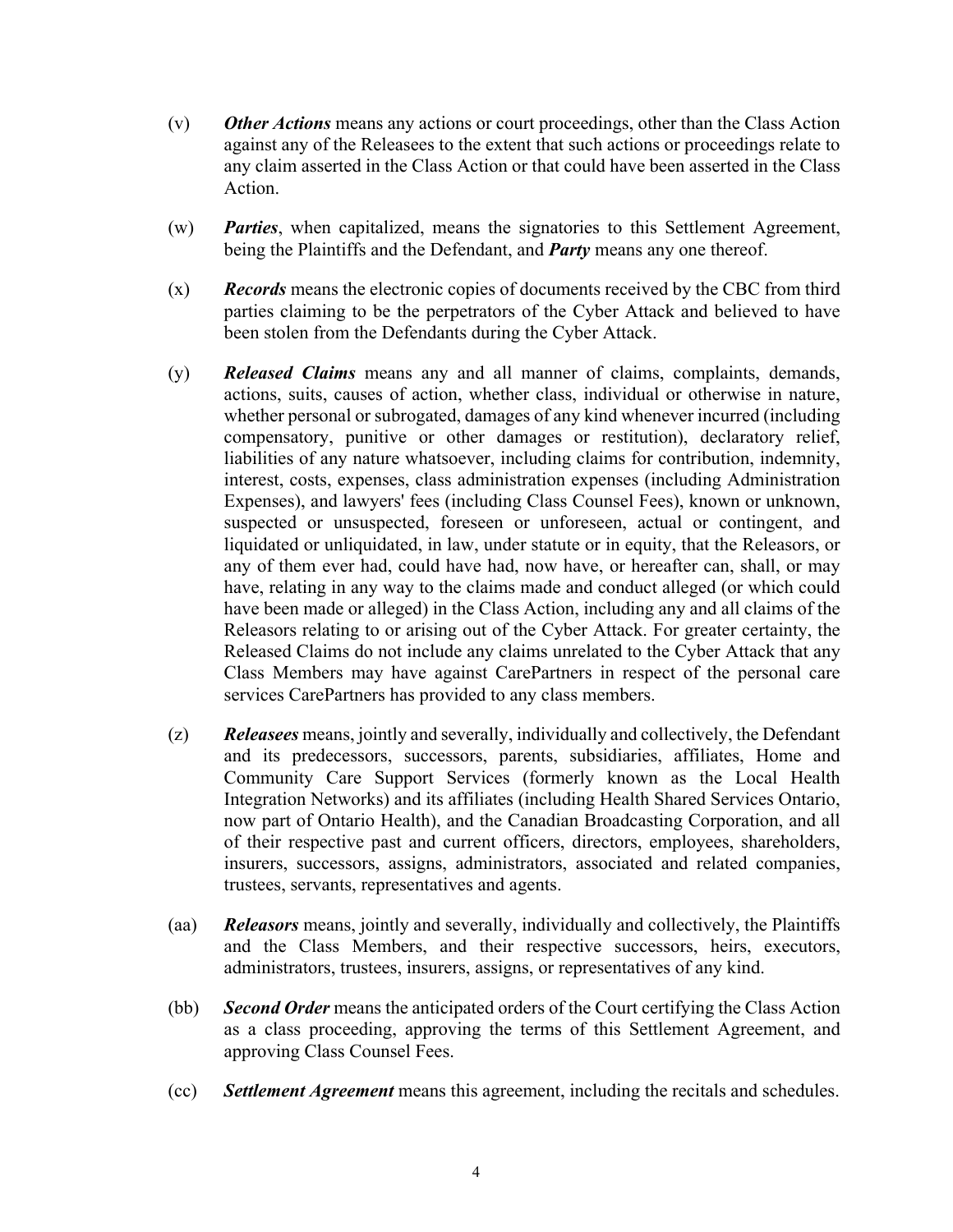- (dd) *Settlement Date* means the date by which all Parties have executed the Settlement Agreement.
- (ee) *Settlement Fund* means, subject to Article 4.1(g) of this Settlement Agreement, the all-inclusive amount of Three Million Four Hundred Forty Thousand Canadian Dollars (CDN \$3,440,000.00), payable by the Defendant, plus any interest earned on the Settlement Fund after it has been transferred to Class Counsel and Defence Counsel pursuant to Article IV of this Settlement Agreement, pending payment of the Settlement Fund to the Class.

# **ARTICLE II - BEST EFFORTS TO SECURE COURT APPROVAL**

## **2.1 Best Efforts**

The Parties shall use their best efforts to fulfill the terms of this settlement and to secure Court approval and implementation of the settlement including the final dismissal of the Class Action, with prejudice, and without costs.

## **2.2 Court Approval Required for Enforceable Agreement**

With the exception of those Articles expressly stated to survive termination of this Settlement Agreement, this Settlement Agreement shall be of no force or effect unless and until this Settlement Agreement is approved by the Court.

# **ARTICLE III - SETTLEMENT APPROVAL**

## **3.1 Motion for Approval of Notice of Hearing**

As soon as possible after this Settlement Agreement is executed, the Plaintiffs shall bring a motion for the Court's approval of the Notice of Hearing, the appointment of the Claims Administrator, and the proposed plan for distribution of the Notice of Hearing.

## **3.2 Motion for Second Order**

As soon as practicable after the Notice of Hearing is published, the Plaintiffs shall bring motions for orders certifying the Class Action as a class proceeding, approving this Settlement Agreement, and approving Class Counsel Fees.

## **3.3 Settlement of Common Issues**

The Parties agree that this proceeding shall be certified as a class proceeding against the Defendant solely for purposes of settlement and the approval of this Settlement Agreement by the Court. The Plaintiffs further agree that in the motion for certification as a class proceeding and approval of the Settlement Agreement, the only common issue that they will seek to define is the Common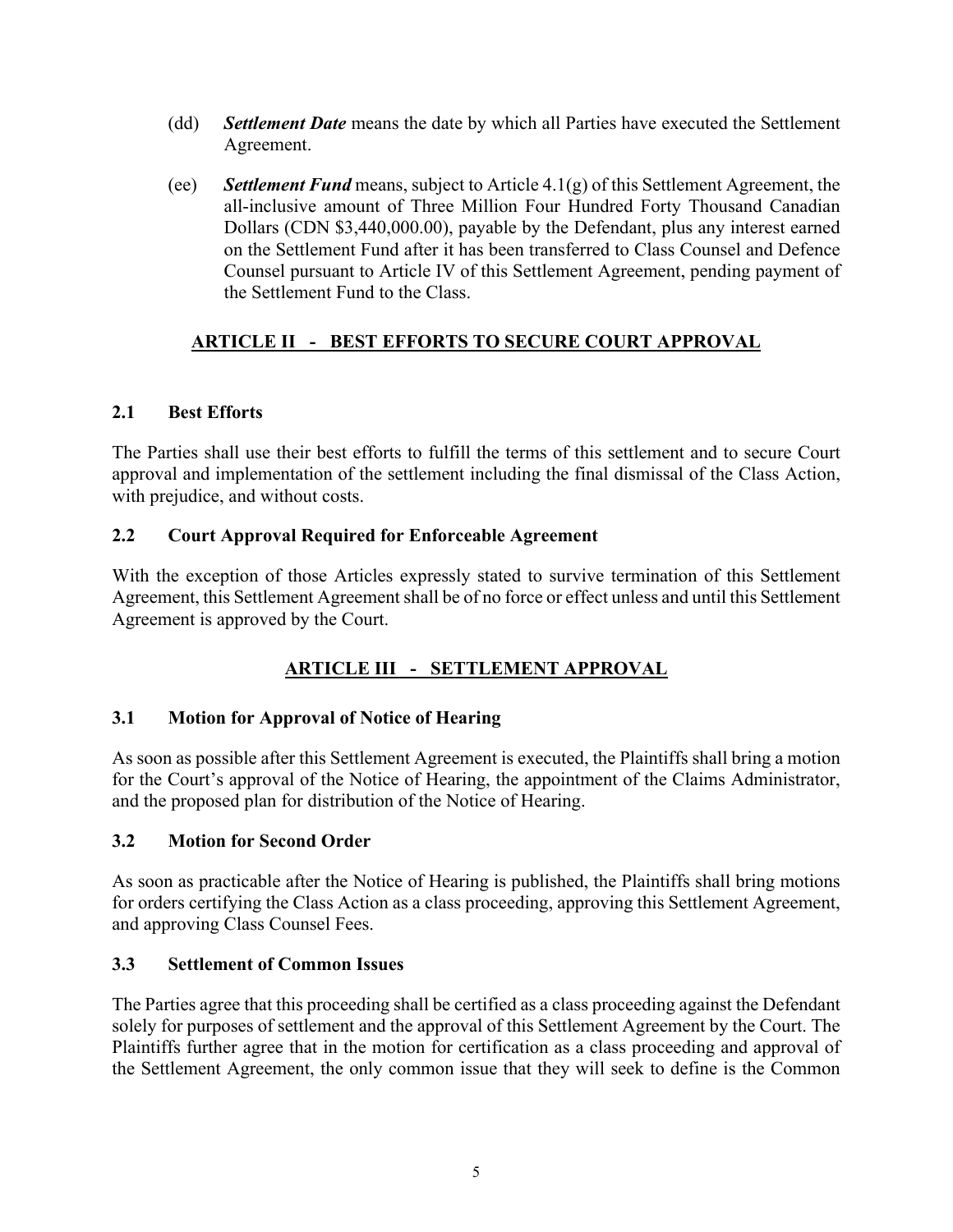Issue and the only class that they will assert is the Class. The Plaintiffs acknowledge that the Defendant agrees to the definition of the Common Issue for purposes of settlement only.

## **ARTICLE IV - SETTLEMENT BENEFITS**

#### **4.1 Payment of Settlement Fund and Independent Review**

- (a) Within ten (10) days of the Second Order becoming Final, the Defendant shall pay or cause to be paid \$2,440,000 (less the Notice Amount referred to in section 9.2) of the Settlement Fund to Class Counsel in trust, and \$1,000,000 of the Settlement Fund to Tyr LLP, (the "**Holdback**") for the benefit of the Class.
- (b) The Defendants' payment of the Settlement Fund will be in full satisfaction of the Released Claims against the Releasees.
- (c) The Defendant shall not have any obligation to pay to the Plaintiffs or to the Class any amount in addition to the Settlement Fund unless otherwise expressly provided for in this Agreement.
- (d) Class Counsel and Defence Counsel shall hold the Settlement Fund in trust in their Accounts and maintain the Accounts, as provided for in this Settlement Agreement.
- (e) Class Counsel shall transfer the Settlement Fund in its Account, less Class Counsel Fees and less any honorarium payable to the Plaintiffs, as approved by the Court, to the Account of the Claims Administrator within twenty (20) business days after the Second Order becomes Final.
- (f) The Independent Reviewer shall begin the Independent Review as soon as reasonably practicable after the Second Order becomes Final. The Independent Review will be conducted pursuant to the review protocol agreed between the Parties and as attached hereto as **Schedule A**. The Parties shall abide by the terms of the protocol attached as Schedule A with respect to the treatment of, and information retrieved from, the Records, and confirm that only the Independent Reviewer will have access to the Records.
- (g) Defence Counsel shall retain the Holdback pending the completion of the Independent Review. If the Independent Reviewer determines that the total number of Affected Class Members is 45,000 or more, Defence Counsel shall transfer the Holdback inclusive of accrued interest to the Account of the Claims Administrator within ten (10) business days of such determination. If the Independent Reviewer determines that the total number of Affected Class Members is less than 45,000, Defence Counsel shall transfer the Holdback plus any accrued interest to the Defendant, and, in that case, the Holdback and any accrued interest thereon shall be excluded from the Settlement Fund.
- (h) Class Counsel shall not pay out any of the Settlement Fund in its Account, except in accordance with this Settlement Agreement and as ordered or permitted under an order of the Court.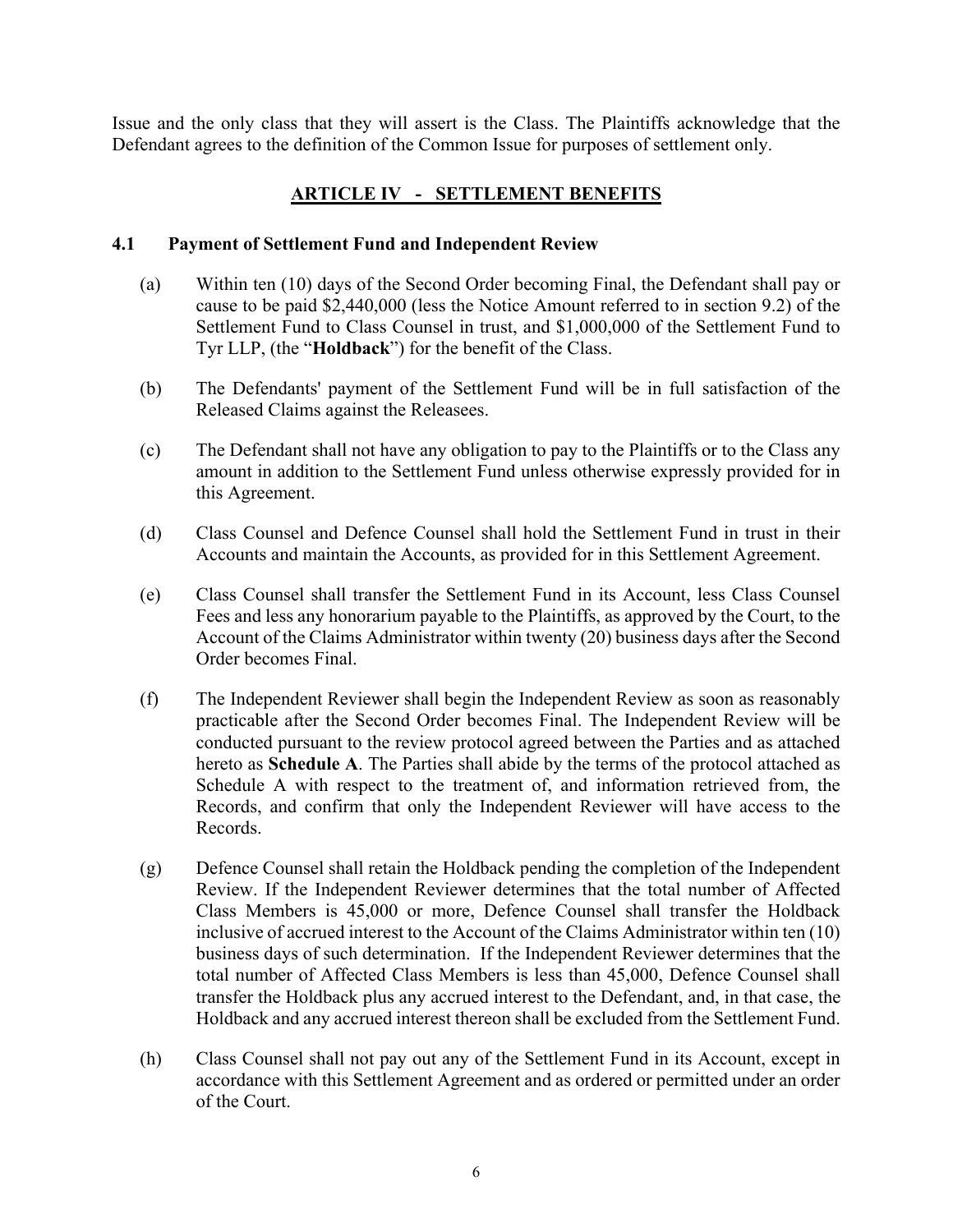#### **4.2 Taxes and Interest**

- (a) Subject to Article  $4.1(g)$  and except where otherwise provided in this Settlement Agreement, all interest earned on the Settlement Fund after it is transferred to Class Counsel and Defence Counsel shall accrue to the benefit of the Class and shall become and remain part of the Settlement Fund.
- (b) Subject to Article 4.2(c), all Canadian taxes payable on any interest that accrues on the Settlement Fund in the Accounts or otherwise in relation to the Settlement Fund shall be the sole responsibility of the Class. The Claims Administrator shall be solely responsible to fulfill all tax reporting and payment requirements arising from the Settlement Fund in the Accounts, including any obligation to report taxable income and make tax payments. All taxes (including interest and penalties) due with respect to the income earned on the Settlement Fund shall be paid from the claims Administrator's Account and deducted from the Settlement Fund.
- (c) The Defendant shall have no responsibility to make any income tax filings relating to the Settlement Fund and will have no responsibility to pay tax on any income earned by the Settlement Fund, including after it has been transferred to Class Counsel, except with respect to interest earned in the Holdback if the Holdback is paid to the Defendant, or if this Settlement Agreement is terminated, in which case the interest earned on all of the Settlement Fund, shall be paid to the Defendant along with a return of the Settlement Funds and in such case, the Defendant shall be responsible for the payment of all taxes on such interest.

## **4.3 Litigation Compliance**

- (a) The Plaintiffs shall, as part of the resolution of the Class Action, consent to the dismissal of the Class Action on a with prejudice and without costs basis.
- (b) The Defendant shall consent to the dismissal of the Class Action on a with prejudice and without costs basis.

# **ARTICLE V - DISTRIBUTION OF THE SETTLEMENT FUND**

#### **5.1 Distribution Protocol**

At the same time as the motion for certification and settlement approval, Class Counsel will seek a Court order for approval of the Distribution Protocol. The Distribution Protocol is set out at **Schedule B** hereto.

#### **5.2 No responsibility for Administration, Independent Review or Fees**

Neither the Releasees nor Defence Counsel shall have any responsibility, obligations, financial or otherwise, or liability whatsoever with respect to the Independent Review, distribution of the Settlement Fund to the Class, any Administration Expenses and/or Class Counsel Fees.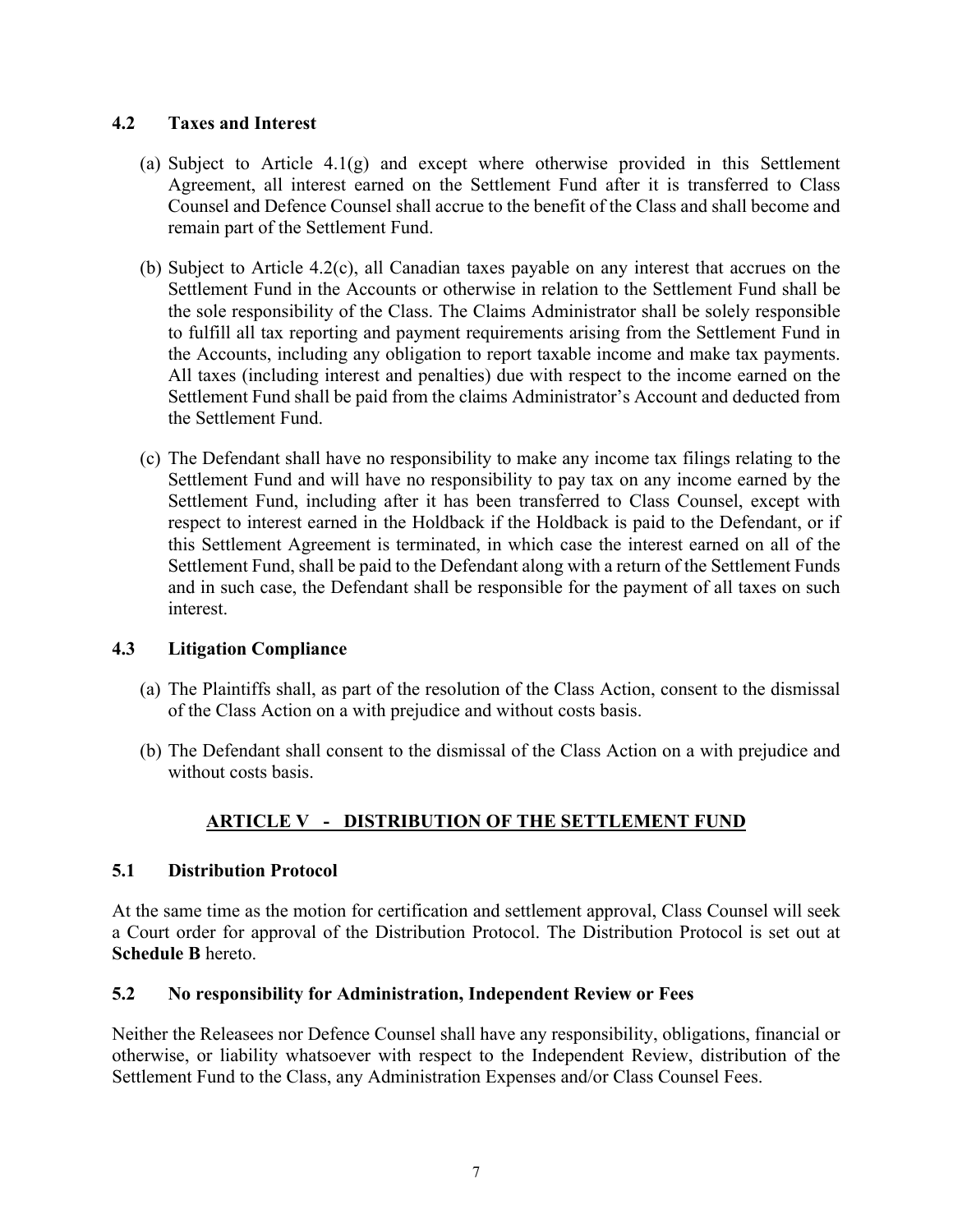## **ARTICLE VI - TERMINATION OF SETTLEMENT AGREEMENT**

#### **6.1 Right of Termination**

- (a) The Defendant shall, in its sole discretion, have the option to terminate this Settlement Agreement in the event that:
	- (i) A court refuses to grant an order dismissing the Class Action with prejudice and on a without costs basis;
	- (ii) The Court declines to approve any part of the Settlement Agreement that the Defendant deems material, or requires a change to the Settlement Agreement that the Defendant deems material as a pre-condition to approval;
	- (iii) The Court issues the Second Order, but it does not become Final or is altered on appeal in a manner deemed material by the Defendant, in its sole discretion (acting reasonably); or
	- (iv) The Opt Out Threshold is exceeded.
- (b) The Plaintiffs shall have the option to terminate the Settlement Agreement in the event that:
	- (i) There is non-payment in full of the Settlement Fund into the Class Counsel and Defence Counsel Accounts by the date set out above in Article 4.1;
	- (ii) The Court refuses to grant an order dismissing the Class Action with prejudice on a without costs basis;
	- (iii) The Court declines to approve of any material part of the Settlement Agreement or requires a material change to the Settlement Agreement as a pre-condition to approval; or
	- (iv) The Court issues the Second Order, but it does not become Final or is materially altered on appeal.
- (c) If the Defendant elects to terminate the Settlement Agreement pursuant to Article 6.1(a), or the Plaintiffs elect to terminate the Settlement Agreement pursuant to Article 6.1(b), a written notice of termination shall be provided by the terminating Party to the other Party's lawyers forthwith, and, in any event, no later than 10 business days after the event upon which the terminating Party relies. Upon delivery of such written notice, this Settlement Agreement shall be terminated and, except as provided for in Articles 6.2 and 6.3, and the related Definitions in Article 1, it shall be null and void and have no further force or effect, shall not be binding on the Parties, and shall not be used as evidence or otherwise, including but not limited to any motion for certification of the Class Action, or trial on the merits, except with the written consent of all Parties or as otherwise required by a Court.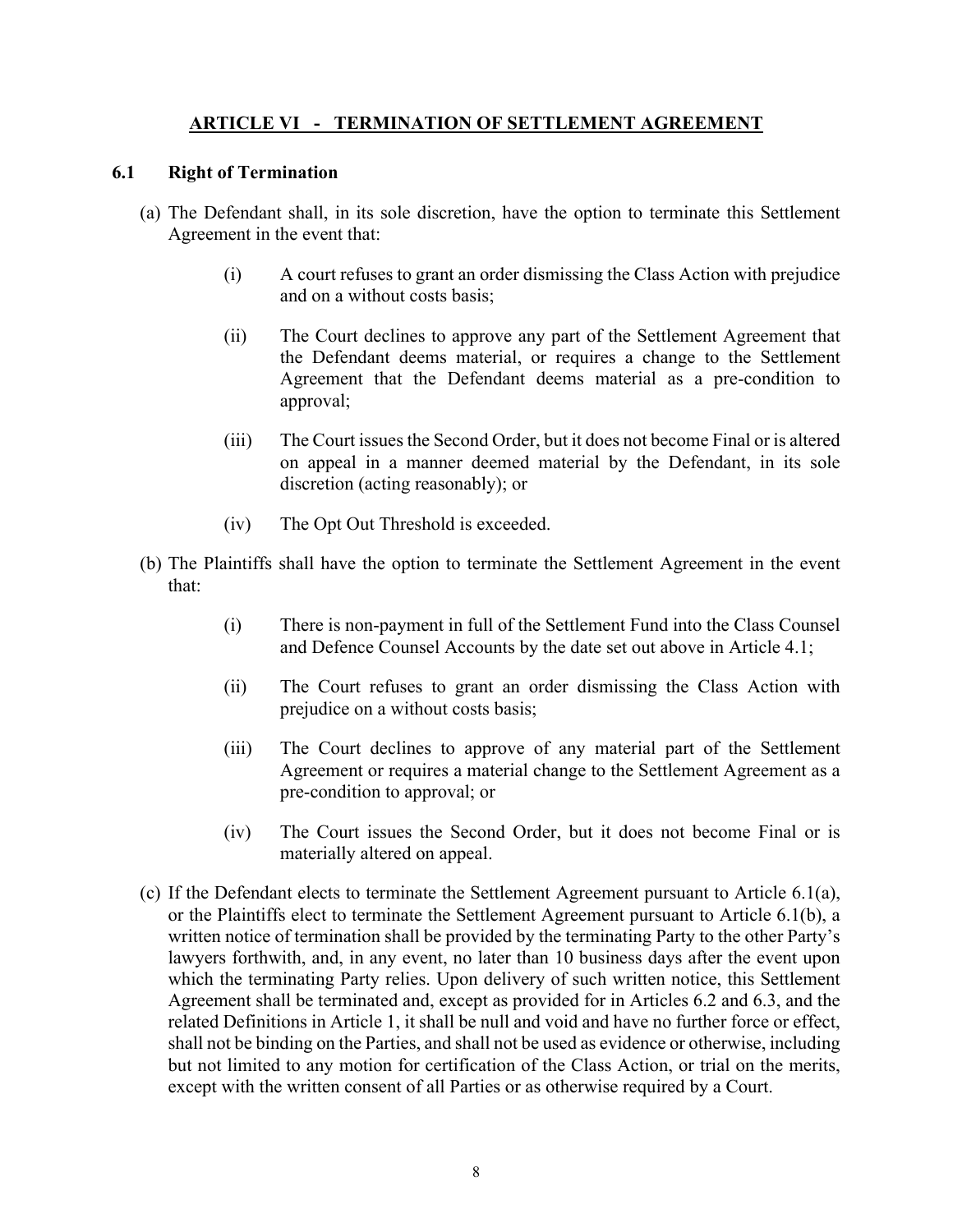(d) Any order, ruling or determination made by the Court with respect to Class Counsel's fees and disbursements or with respect to the Distribution Protocol shall not be a material modification of this Settlement Agreement and shall not constitute a basis for the termination of this Settlement Agreement.

## **6.2 If Settlement Agreement is Terminated**

If this Settlement Agreement is terminated, any order made by the Court pursuant to this Settlement Agreement shall be set aside or vacated on the consent of the Parties, except for the First Order, if it has been issued and the Notice of Hearing has already been published. For greater certainty, on termination any order certifying this proceeding as a class proceeding shall be set aside and declared null and void and of no force or effect, and the Parties shall be estopped from asserting otherwise.

Notwithstanding any other provision of this Settlement Agreement, the releases provided in favour of the CBC shall survive the termination of this Settlement Agreement, provided that CBC has complied with any court order to provide the Records for the purposes of the Independent Review Protocol.

## **6.3 Allocation of Monies in the Account Following Termination**

If the Settlement Agreement is terminated, Class Counsel or the Claims Administrator, as the case may be, shall return to the Defendant as directed in writing by the Defendant, all monies in their Account including accrued interest, but less any Administration Expenses that have been actually incurred as at the date of termination, including the costs of publishing the Notice of Hearing, the Notice of Court Order, or any other notices to the Class (collectively, the "Notices"), including the estimated costs of Administration Expenses to be incurred to provide notice to the Class that the Settlement Agreement has been terminated, if such notice is required by the Court. However, in the event the Settlement Agreement is terminated the Plaintiffs shall be responsible for 50% of the Administration Expenses that have been incurred.

# **ARTICLE VII - RELEASES AND DISMISSALS**

## **7.1 Release of Releasees**

Upon the Effective Date, and in consideration of the payment of the Settlement Fund and for other valuable consideration set forth in this Settlement Agreement, the Releasors shall forever and absolutely release the Releasees from the Released Claims. The Parties agree that any Releasees who are not a Party to this Settlement Agreement (including but not limited to the local health integration networks) are third-party beneficiaries of this Settlement Agreement and the releases contained herein, and that the Parties intend to confer a benefit upon each of them which is enforceable by each of them.

## **7.2 No Further Claims**

The Releasors shall not now, nor hereafter institute, continue, maintain, or assert, either directly or indirectly, whether in Canada or elsewhere, on their own behalf or on behalf of any class or any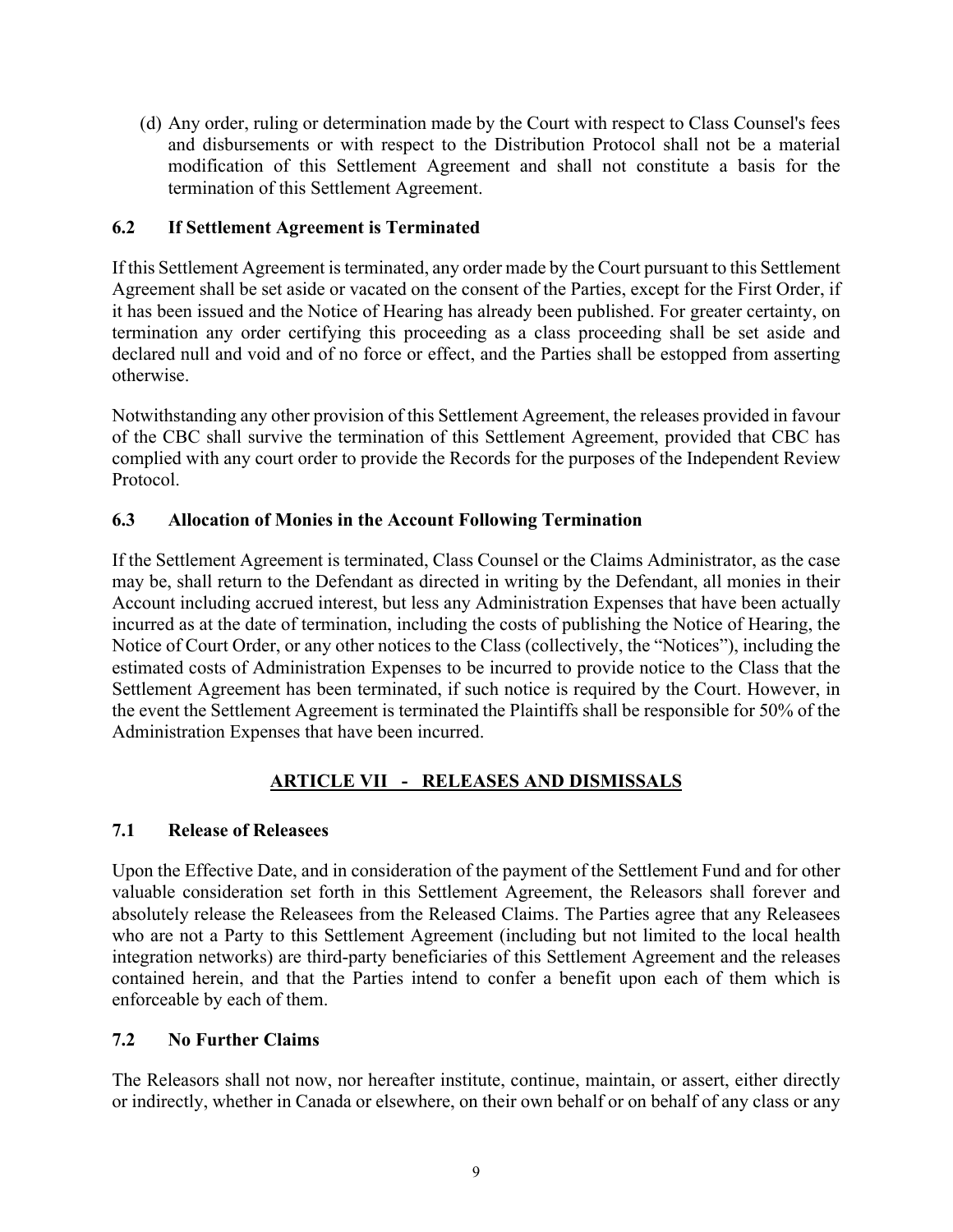other person, any action, suit, cause of action, claim or demand against any Releasee or against any other persons who may claim contribution or indemnity, or other claims over relief, from any Releasees in respect of any Released Claim.

#### **7.3 Dismissal of the Class Action**

The action will be dismissed on a with prejudice and without costs basis following the Settlement Approval Order becoming Final.

# **ARTICLE VIII - EFFECT OF SETTLEMENT**

## **8.1 No Admission of Liability**

Whether or not this Settlement Agreement is approved or terminated, this Settlement Agreement and anything contained herein, and any and all negotiations, documents, discussions, and proceedings associated with this Settlement Agreement, and any action taken to carry out this Settlement Agreement, shall not be deemed, construed, or interpreted to be an admission of any violation of any statute or law, or of any wrongdoing or liability by any of the Releasees, or of the truth of any claims or allegations contained in the Class Action or any other allegation made by the Plaintiffs or the Class in any forum or context. The Releasees deny any liability and deny the truth of the allegations made against them. If the Settlement is not approved, the Defendant will defend the Class Action and oppose certification of the action as a class proceeding.

Neither the certification of a Class pursuant to the terms of this Settlement Agreement nor the statement of the Common Issue shall constitute, or be construed as, an admission on the part of the Defendant that any the Class Action, or any other proposed class action, is appropriate for certification as a litigation class under any applicable law, or that the Common Issue or any other common issue is appropriate for certification on a contested basis in the Class Action or on any basis in any other proceeding.

## **8.2 Agreement Not Evidence**

The Parties agree that, whether or not it is approved or terminated, this Settlement Agreement and anything contained herein, and any and all negotiations, documents, discussions, and proceedings associated with this Settlement Agreement, and any action taken to carry out this Settlement Agreement, shall not be referred to, offered as evidence, or received in evidence in any pending or future civil, criminal, or administrative action or other proceeding, except in a proceeding to approve or enforce this Settlement Agreement, or to defend against the assertion of Released Claims, or as otherwise required by law, or with the written consent of all Parties.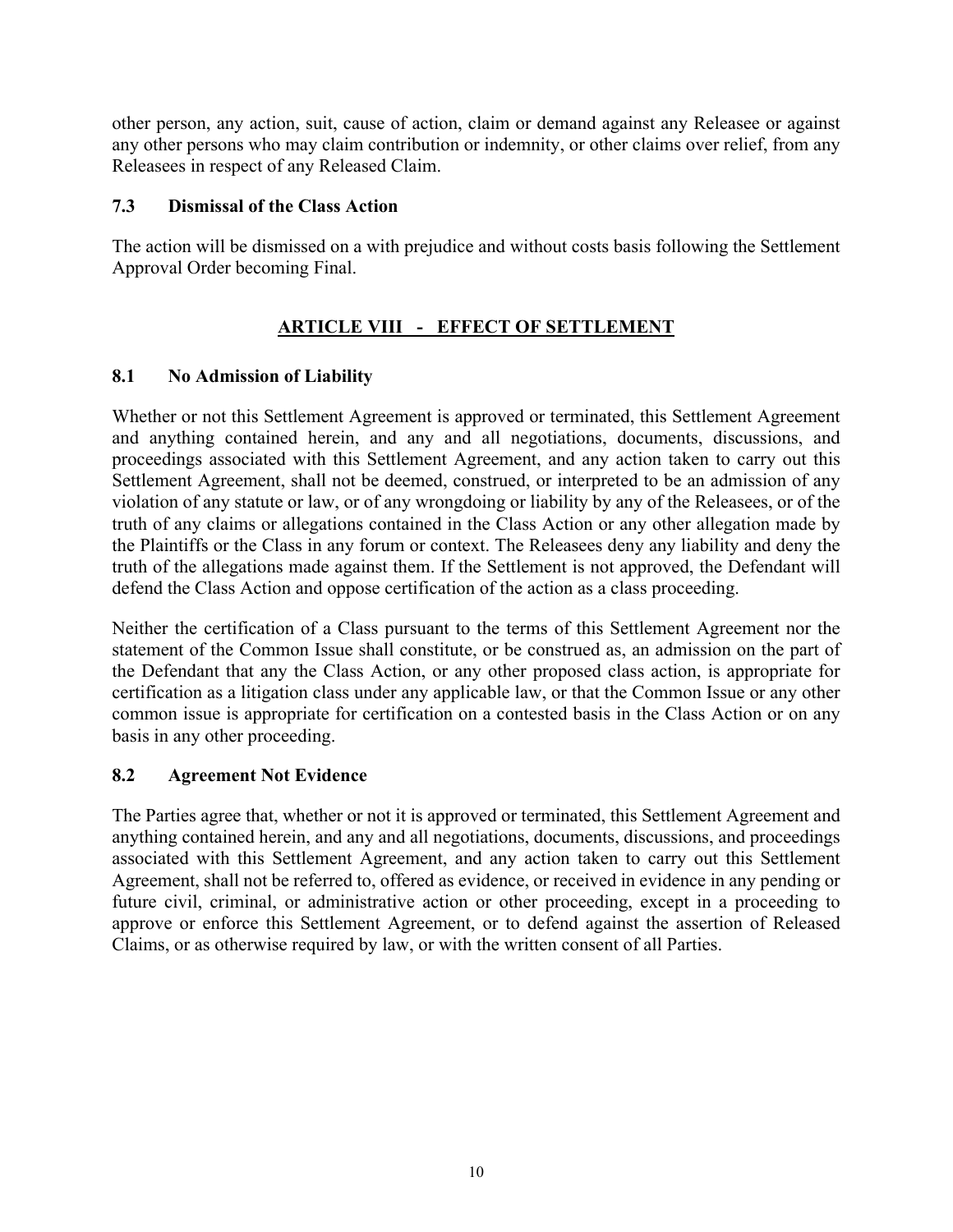# **ARTICLE IX - NOTICE TO CLASS**

#### **9.1 Results of Independent Review**

- (a) Upon conclusion of the Independent Review, the Independent Reviewer will produce to the Parties the Names List and Other Identifying Information Table, as defined in Schedule A.
- (b) The Defendant will use the information provided by the Independent Reviewer to prepare a list of last known addresses, including email address if known, for the Affected Class Members, which it will produce to Class Counsel and the Claims Administrator. The Defendant shall use reasonable efforts to prepare this list based on the information available to it in its records, but is not obliged to incur substantial and disproportionate cost in doing so.
- (c) The Claims Administrator will use the list prepared by the Defendant to provide the Notice of Court Order to the Affected Class Members, and for settlement distribution purposes, only.

## **9.2 Costs of Disseminating Notice**

Subject to section 6.3, the costs of disseminating the Notices to the Class shall be paid from the Settlement Fund, regardless of whether the Settlement is approved by the Court, or whether the Settlement Agreement is terminated. The Defendant will advance reasonable funds to Class Counsel for the purpose of disseminating the Notice of Hearing (the "**Notice Amount**"). The Settlement Funds actually advanced by the Defendant will be reduced by the Notice Amount.

## **9.3 Method of Disseminating Notices**

The Notices shall be disseminated pursuant to the Notice Plan attached as **Schedule C** as approved by the Court, or in a manner otherwise ordered by the Court.

## **9.4 Publicity**

Except as otherwise required for the purpose of approving this settlement and notifying the Class of the settlement:

- (a) the Plaintiffs agree that they shall issue a press release substantially in the form attached hereto as **Schedule D** and that any public statements made by Class Counsel or the Plaintiffs shall be consistent with the press release;
- (b) in respect of any communications permitted under 9.4 (a) the Parties shall act in good faith to ensure that any public statements, comments or communications of any kind about any descriptions of the settlement and the terms of this Settlement Agreement are balanced, fair and accurate; and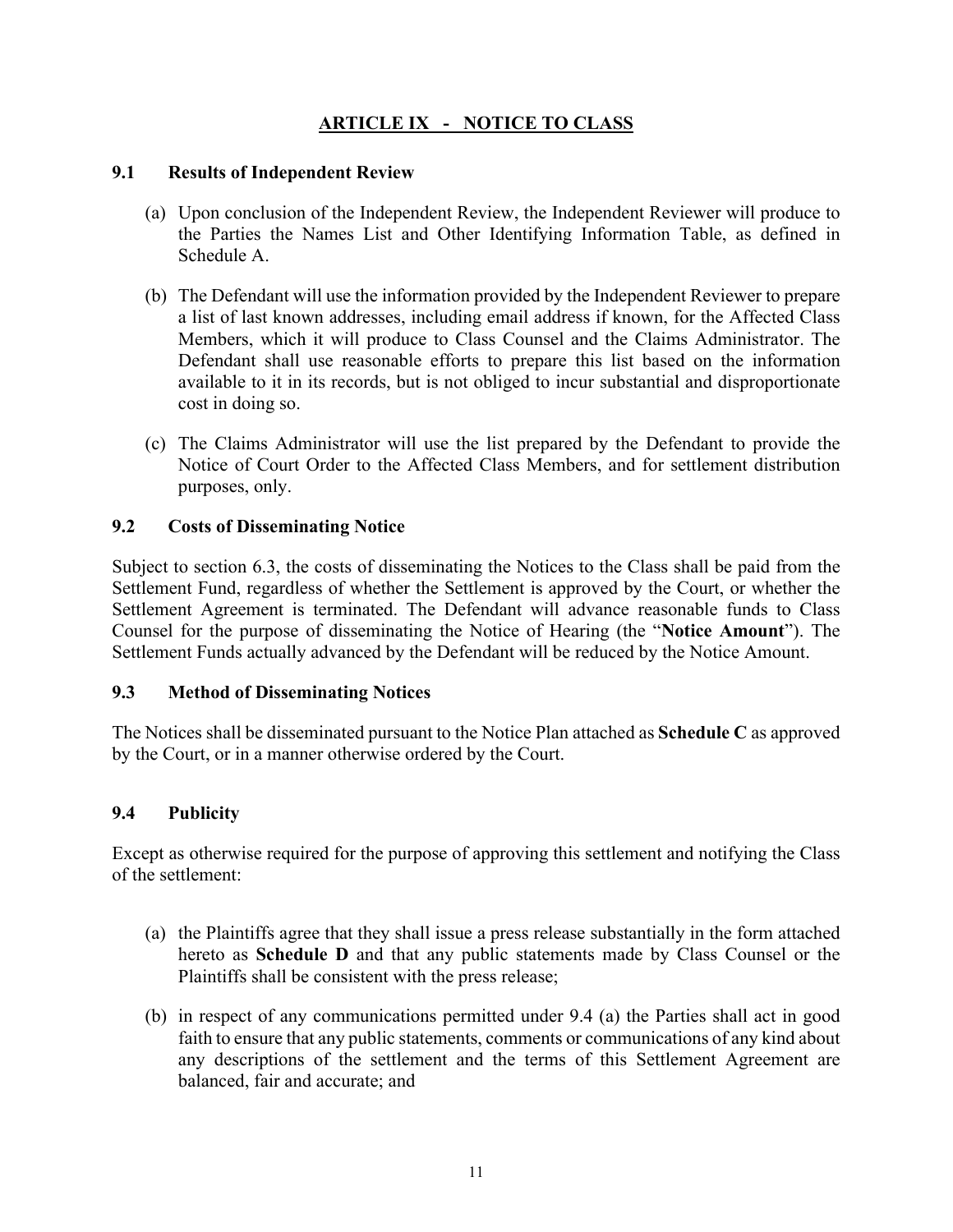(c) the Parties shall not make any public statements, comments or any communications of any kind about any negotiations or information exchanged as part of the settlement process, except as may be required for the Parties to comply with any order of the Court or as may be required under any applicable law.

## **ARTICLE X - CLASS COUNSEL AND ADMINISTRATION FEES**

#### **10.1 Counsel Fees and Plaintiffs' Honoraria**

- (a) Class Counsel will seek the Court's approval to fix Class Counsel Fees, and that the Class Counsel Fees and Administration Expenses may be paid from the Settlement Fund contemporaneously with approval of this Settlement Agreement before transferring the balance of the Settlement Fund to the Claims Administrator.
- (b) Class Counsel will seek the Court's approval for an honorarium to be paid to the Plaintiffs in the amount of CAD \$5,000 each on a *quantum meruit* basis for the contributions that they have made in the prosecution of this Class Action for the benefit of the Class as a whole (the Plaintiffs' Honorarium), which, if approved, may also be paid from the Settlement Fund before transferring the balance of the Settlement Fund to the Claims Administrator.

#### **10.2 Administration Expenses**

The Defendant shall not be liable for any fees, disbursements or taxes of the lawyers, experts, advisors, agents, or representatives of Class Counsel, the Plaintiffs or the Class, all of which shall be paid from the Settlement Fund, as approved by the Court.

## **ARTICLE XI - MISCELLANEOUS**

#### **11.1 Motions for Directions**

- (a) Class Counsel, Defence Counsel, or the Claims Administrator may apply to the Court for directions in respect of the implementation and administration of this Settlement Agreement or Distribution Protocol at any time.
- (b) CBC may apply to the Court for directions in respect of the implementation or application of the Independent Review Protocol, on notice to the Parties. Any motion in relation to the Records that contemplates a deviation from the Independent Review Protocol shall be made on notice to the CBC.
- (c) All motions contemplated by this Settlement Agreement shall be on notice to the Parties.

#### **11.2 Headings,** *etc***.**

In this Settlement Agreement: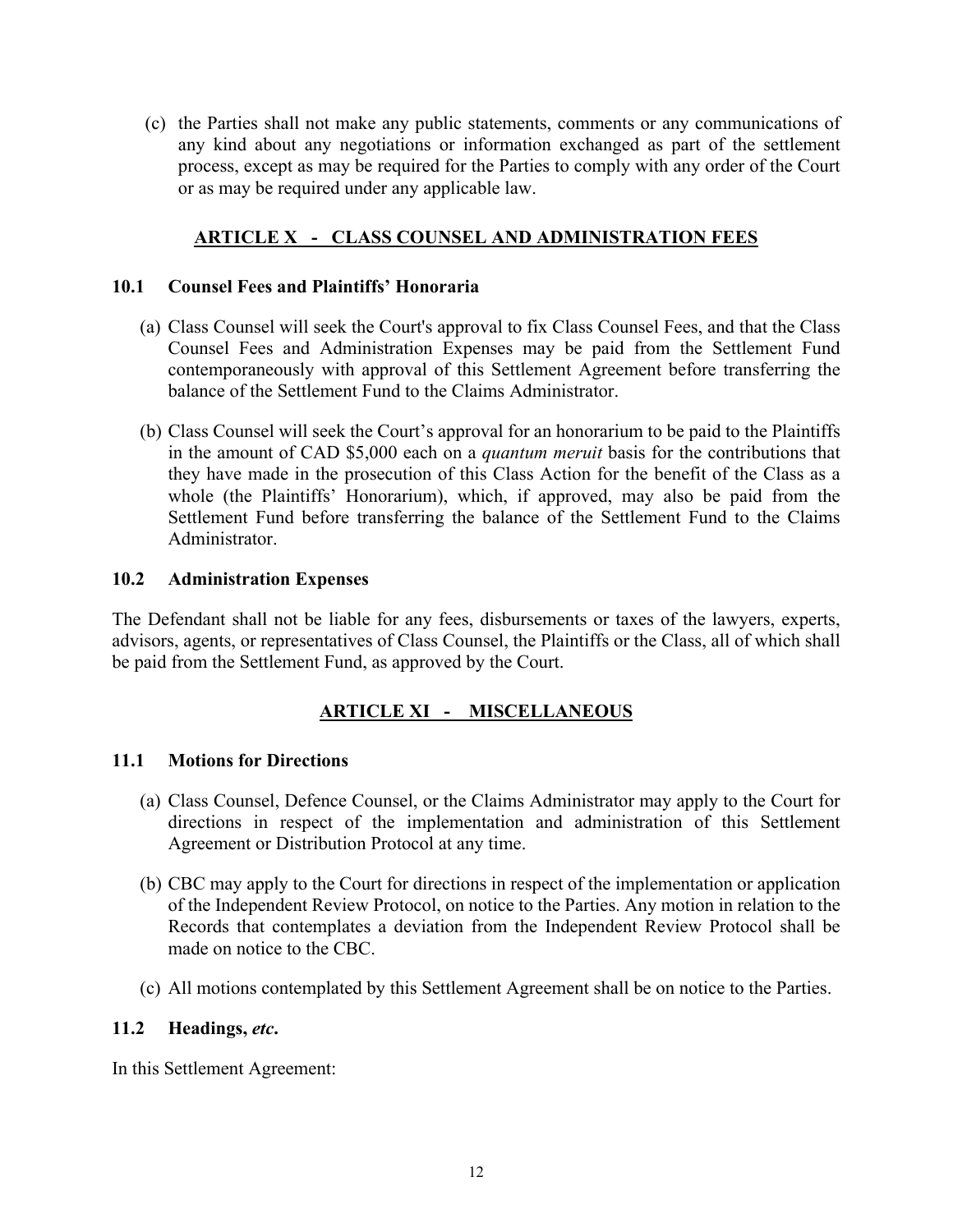- (a) The division of the Settlement Agreement into articles and the insertion of headings are for convenience of reference only and shall not affect the construction or interpretation of this Settlement Agreement; and
- (b) The terms "this Settlement Agreement", "hereof", "hereunder", "herein", and similar expressions refer to this Settlement Agreement and not to any particular article or other portion of this Settlement Agreement.

## **11.3 Computation of Time**

In the computation of time in this Settlement Agreement, except where a contrary intention appears:

- (a) Where there is a reference to a number of days between two events, the number of days shall be counted by excluding the day on which the first event happens and including the day on which the second event happens, including all calendar days; and
- (b) Only in the case where the time for doing an act expires on a holiday, the act may be done on the next day that is not a holiday.

## **11.4 Governing Law**

This Settlement Agreement shall be governed by and interpreted in accordance with the laws of the Province of Ontario and Canada.

## **11.5 Entire Agreement**

This Settlement Agreement constitutes the entire agreement among the Parties, and supersedes all prior and contemporaneous understandings, undertakings, negotiations, representations, promises, agreements, agreements in principle, and memoranda of understanding or agreement in connection herewith. None of the Parties will be bound by any prior obligations, conditions or representations with respect to the subject matter of this Settlement Agreement, unless expressly incorporated herein.

## **11.6 Amendments**

This Settlement Agreement may not be modified or amended except in writing and on consent of the Plaintiffs and the Defendant. The Parties recognize that those provisions relating to the Independent Review Protocol, and those provisions providing releases in favour of the CBC, may not be modified or amended without the written consent of the CBC.

## **11.7 Binding Effect**

This Settlement Agreement shall be binding upon and inure to the benefit of the Plaintiffs, the Class Members, the Defendant, the Releasors, and the Releasees once it is approved by a Final order of the Court. Without limiting the generality of the foregoing, each and every covenant and agreement made by the Plaintiffs shall be binding upon all Releasors, once it is approved by Final order of the Court.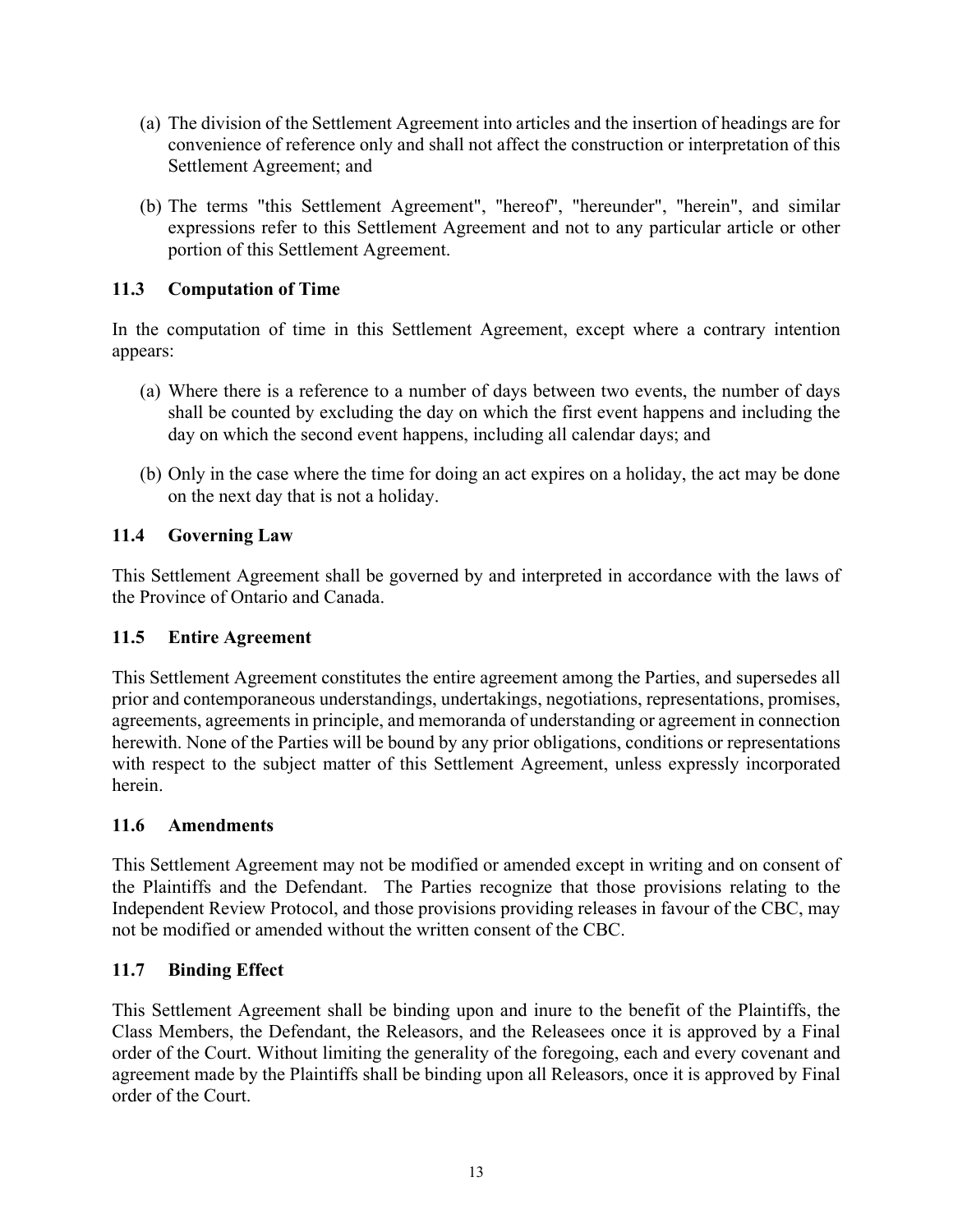## **11.8 Counterparts**

This Settlement Agreement may be executed in counterparts, all of which taken together will be deemed to constitute one and the same agreement, and a facsimile or PDF signature shall be deemed an original signature for purposes of executing this Settlement Agreement.

## **11.9 Negotiated Agreement**

This Settlement Agreement has been the subject of negotiations and discussions among the Parties, each of which has been represented and advised by competent counsel, so that any statute, case law, or rule of interpretation or construction that would or might cause any provision to be construed against the drafter of this Settlement Agreement shall have no force and effect. The Parties further agree that the language contained in or not contained in previous drafts of this Settlement Agreement, or any agreement in principle, shall have no bearing upon the proper interpretation of this Settlement Agreement.

## **11.10 Language**

The Parties acknowledge that they have required and consented that this Settlement Agreement and all related documents be prepared in English; les parties reconnaissent avoir exigé que la présente convention et tous les documents connexes soient rédigés en anglais. Nevertheless, a French translation of the Notices shall be prepared, the cost of which shall be paid for from the Settlement Fund. The Parties agree that such translation is for the convenience of French speaking Class Members.

## **11.11 Recitals**

The Recitals to this Settlement Agreement form part of the Settlement Agreement.

# **11.12 Schedules**

The Schedules annexed hereto form part of this Settlement Agreement and are:

- (a) **Schedule A** Independent Reviewer Protocol
- (b) **Schedule B** Distribution Protocol
- (c) **Schedule C** Notice Plan
- (d) **Schedule D**  Draft Press Release

## **11.13 Acknowledgements**

Each of the Parties hereby affirms and acknowledges that:

(a) They or a representative of the Party with the authority to bind the Party with respect to the matters set forth herein has read and understood the Settlement Agreement;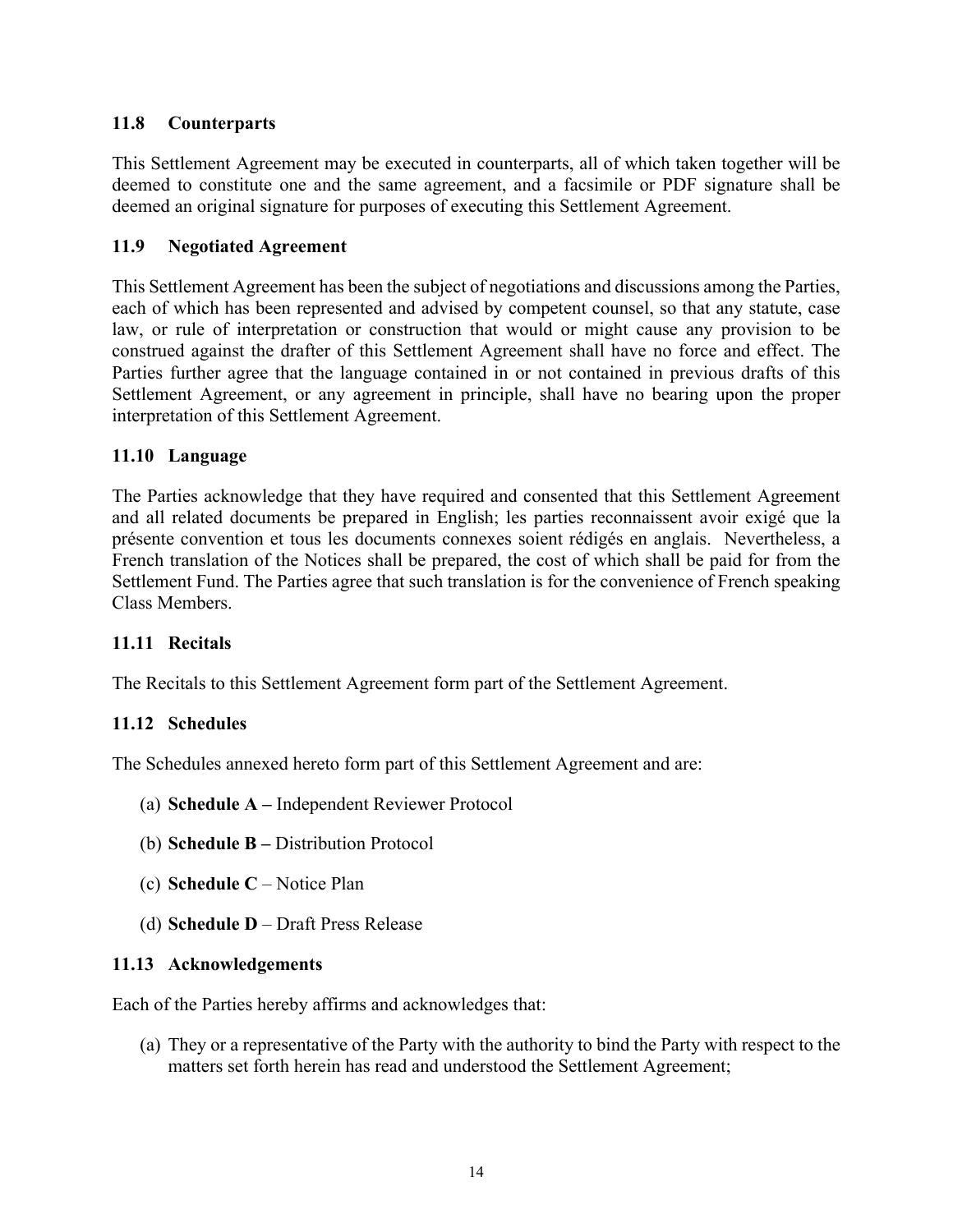- (b) The terms of this Settlement Agreement and the effects thereof have been fully explained to them or the Party's representative by their counsel;
- (c) They or the Party's representative fully understands each term of the Settlement Agreement and its effect; and
- (d) No Party has relied upon any statement, representation, or inducement (whether material, false, negligently made or otherwise) of any other Party with respect to the first Party's decision to execute this Settlement Agreement.

#### **11.14 Authorized Signatures**

Each of the undersigned represents that they are fully authorized to enter into the terms and conditions of, and to execute, this Settlement Agreement on behalf of their respective client(s).

Dated at Toronto, Ontario this 10th day of November, 2021

**ARTHUR REDUBLO and DONNA MOHER**  Plaintiffs By their lawyers,

**WADDELL PHILLIPS PROFESSIONAL CORPORATION HOWIE SACKS & HENRY LLP SCHNEIDER LAW FIRM** 

Per: Wadd W

**Margaret L. Waddell** 

Dated at Toronto, Ontario this 10th day of November, 2021

**8262900 CANADA INC. o/a CAREPARTNERS**  By its lawyers, **Tyr LLP** 

Per:**\_\_\_\_\_\_\_\_\_\_\_\_\_\_\_\_\_\_\_\_\_\_\_\_\_\_\_\_\_\_\_\_\_\_\_\_\_\_\_\_\_\_\_\_\_ James Bunting**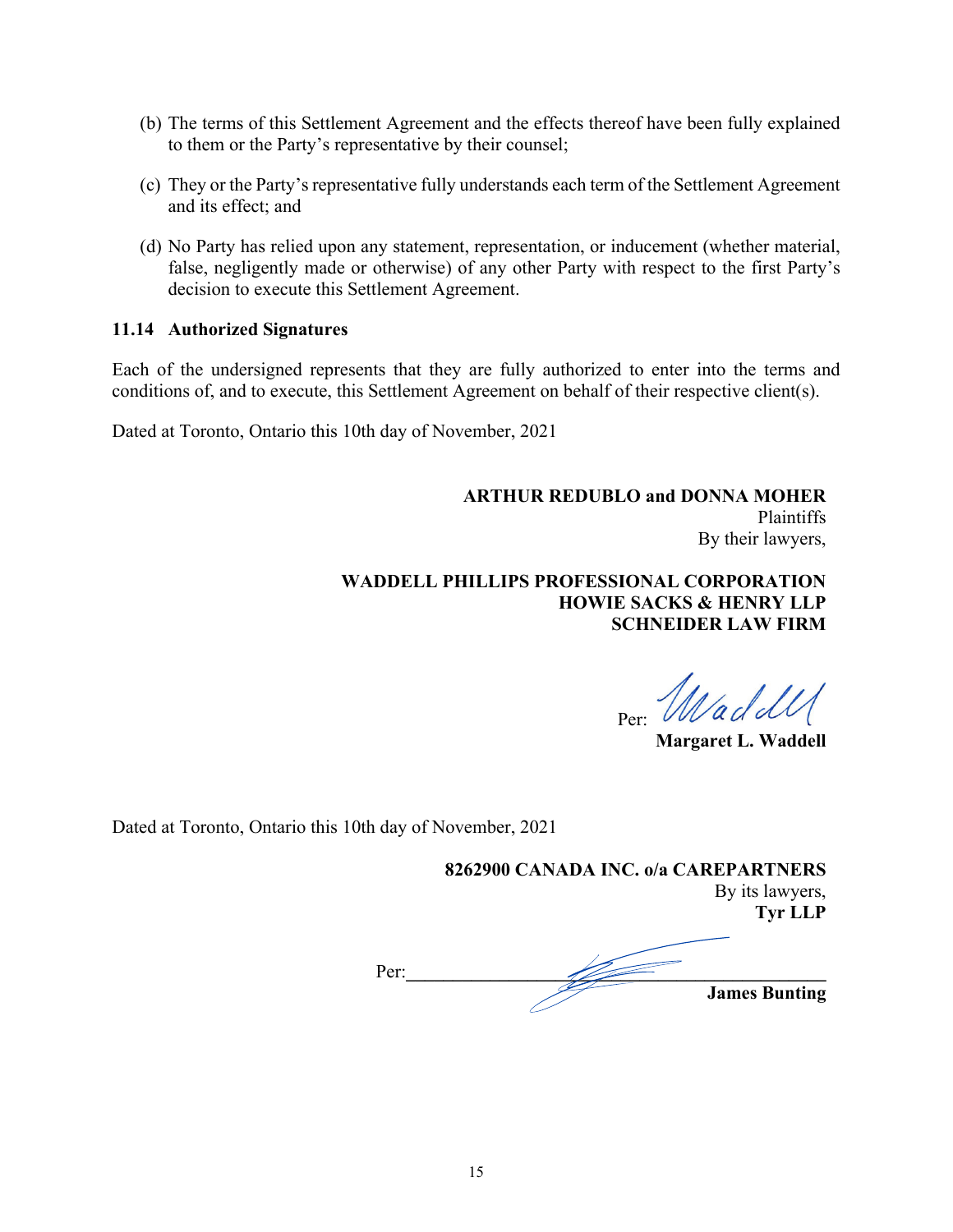#### **SCHEDULE A - INDEPENDENT REVIEW PROTOCOL**

All capitalized terms shall have the meaning ascribed to them in the Settlement Agreement dated November 10, 2021 between the Plaintiffs Arthur Redublo and Donna Moher, and the Defendant 8262900 Canada Inc. o/a CarePartners, in respect of the Class Action (the "**Settlement**"), unless otherwise defined.

Pursuant to the Settlement, the Independent Reviewer will (i) instruct its team to carry out the Independent Review and (ii) produce the Names List and Other Identifying Information Table, both as defined below. This protocol sets out the procedures to be followed in carrying out these functions.

#### **I – The Review Procedure**

The Records will be delivered directly to the Independent Reviewer by the lawyers for the CBC.

The Independent Reviewer will upload the Records into a review platform that has access restricted to only those members of the Independent Reviewer's review team assigned to the project. The Records will then be reviewed to identify any information that identifies or could lead to the identification of Affected Class Members.

The Independent Reviewer will instruct its review team to review the Records in an expedient manner. The Independent Reviewer may exclude from the review any types of documents if, after review of several such documents, the Independent Reviewer is satisfied that this type of document will not contain any information that identifies or could lead to the identification of Affected Class Members. If multiple documents are identifiable as relating to the same Affected Class Member (e.g. if the documents are identifiable as all coming from the same patient or employee file, or otherwise relate to the same patient or employee), the Independent Reviewer need only review the related documents sufficient to identify the Affected Class Member, and their contact information.

The review team will record any clear identifying information as described below. However, the Independent Review is not intended to catalogue all identifying information contained in each Record if the documents relate to an already identified Affected Class Member, nor is the Independent Reviewer required to scour each document or reformat or extract files that are not readily readable.

The scope of the Independent Reviewer's activities shall be limited to those set out in this review protocol, and in particular shall not include any activities designed to extract information beyond any identifying information of potential class members that is apparent on the face of the Records as set out in this protocol (including but not limited to any information relating to the authors or origins of the Records, or individuals who have previously accessed the Records) or to communicate any information to the parties beyond the deliverables outlined in this review protocol. The scope of the Independent Reviewer's activities shall not go beyond what is set out in this review protocol.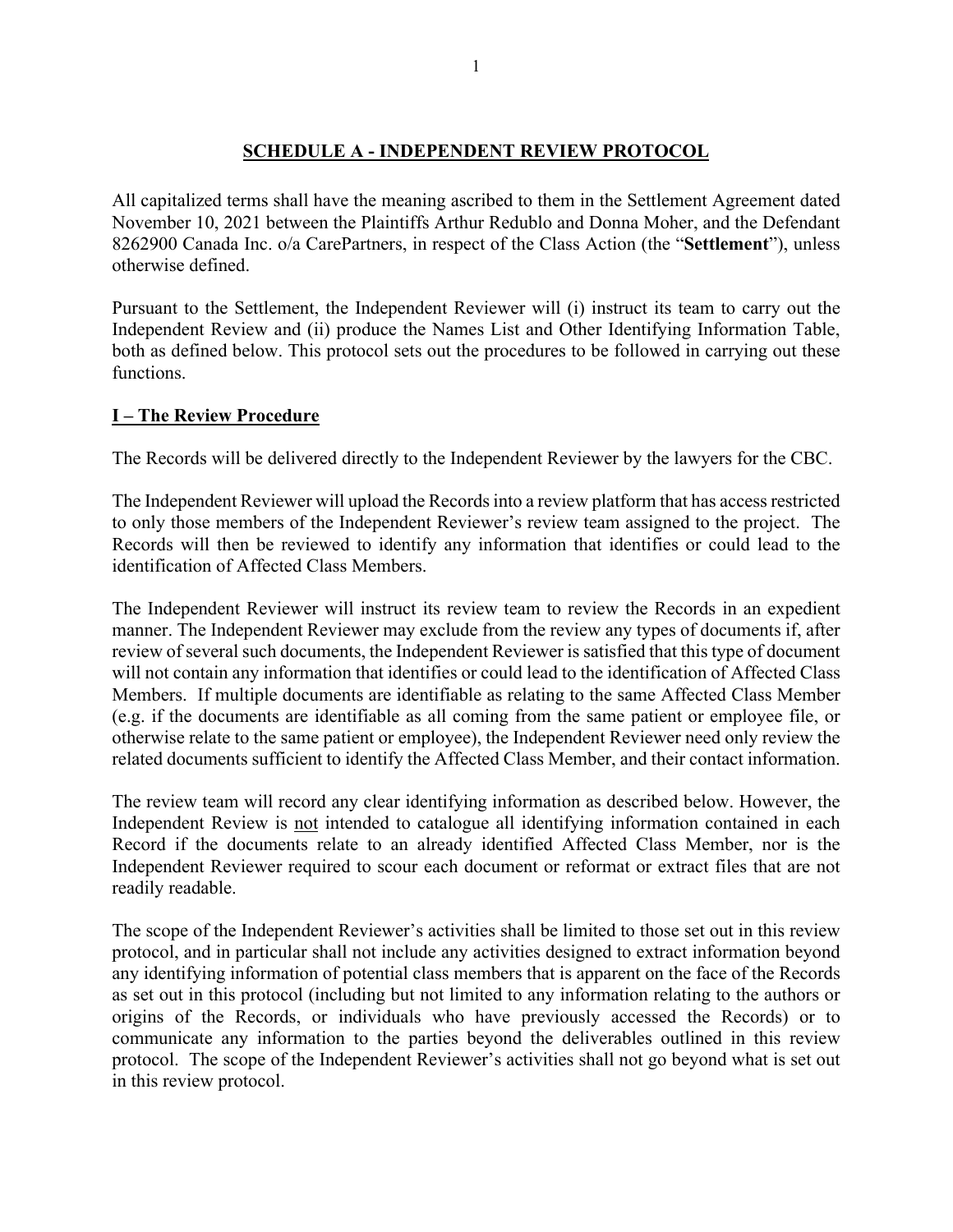In accordance with this focus, reviewers should undertake a two-step approach to reviewing the Records and recording relevant information therein.

## **1. Records Containing Names**

- a. Identification: First, determine if the Record under review lists the name of an individual (patient or employee) to whom the document pertains. For example, a patient intake form might list the name of a patient followed by their contact information and health card number, or a T4 tax slip might identify an employee's name, contact information and earnings. If the reviewer can identify a name on the Record, there is no need to examine the document further or identify other personal information, unless the individual's contact information is readily identifiable on the same document.
- b. Recording Names and Contact Information: Upon identification of an individual's name, the reviewer will perform three tasks: (i) tag the document to the category "Name", as configured on the Independent Reviewer's document review platform; (ii) type the full name in the "Notes" section of the document review platform, and their address or email address ("**Contact Information**"), if it is shown on the document; (iii) enter the full identified name and the Contact Information in an Excel spreadsheet created to record identified names and Contact Information.

# **2. Records Containing Other Identifying Information**

- a. Identification: If a Record does not identify the name of the individual it concerns, the reviewer should then examine the document for "**Other Identifying Information**" as defined and described in the table below. If the reviewer can identify Other Identifying Information in a Record, there will be no need to examine the document further. If the document contains no Other Identifying Information, the reviewer can conclude that the document is irrelevant.
- b. Recording Other Identifying Information: Upon identification of Other Identifying Information, the reviewer will perform three tasks: (i) tag the document to a "OHIP Number", "Employee Number", "SIN Number", "Address", or "Financial Information" category, as configured on the Independent Reviewer's document review platform; (ii) type the details of the identifying information in the "Notes" section; and (iii) enter the Other Identifying Information in an Excel spreadsheet created to record such information. If the document contains no Other Identifying Information, it should be marked "Not Relevant".

## **Table of "Other Identifying Information"**

Other Identifying Information constitutes the five (5) categories of information described below.

| <b>Type</b>        | <b>Description</b>                                                       |
|--------------------|--------------------------------------------------------------------------|
| <b>OHIP Number</b> | Each eligible resident of the Province of Ontario that registers for the |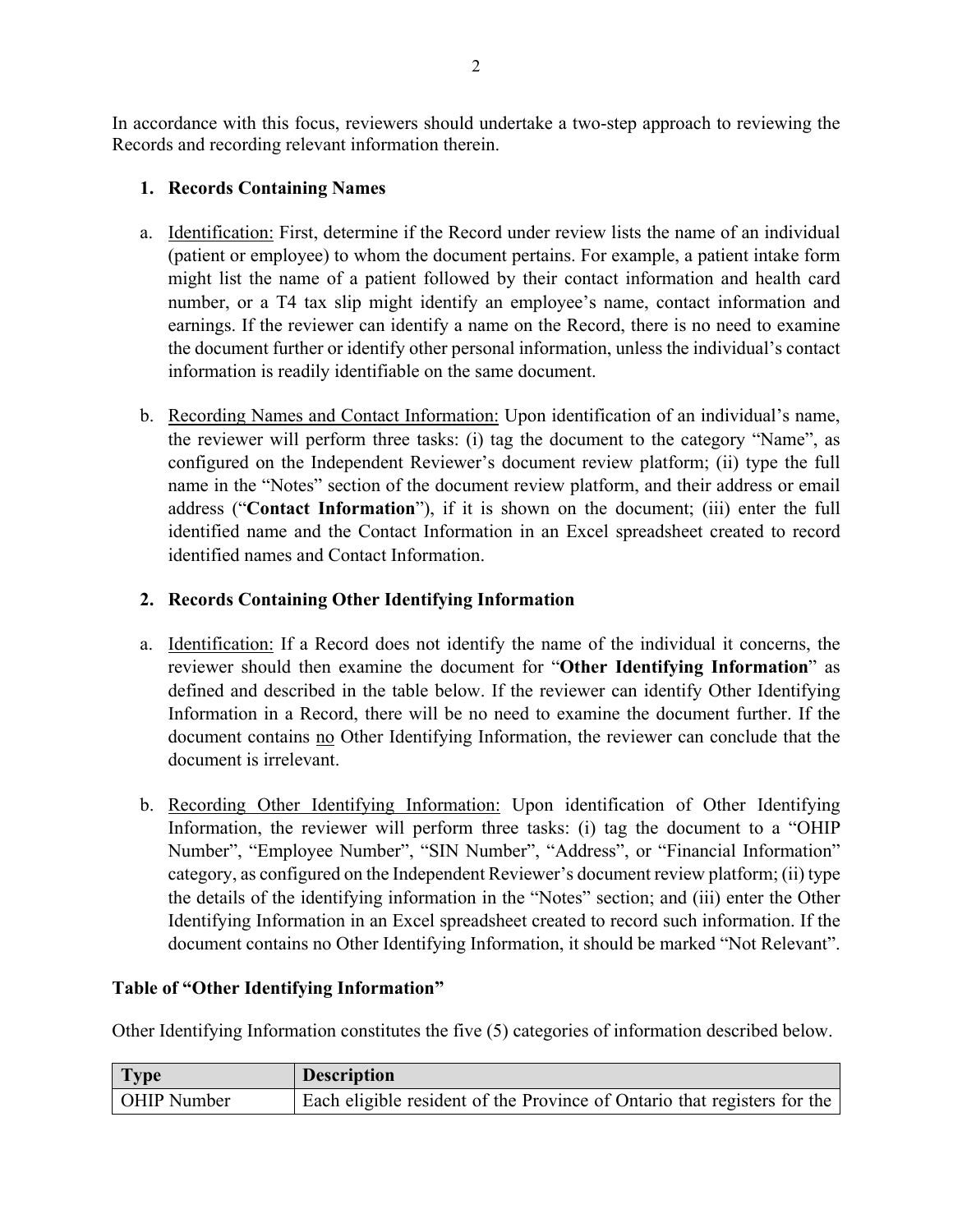|                              | Ontario Health Insurance Plan (OHIP) is assigned a unique 10-digit       |
|------------------------------|--------------------------------------------------------------------------|
|                              | health number, which may be followed by a single letter or two letter    |
|                              | version code.                                                            |
|                              |                                                                          |
| <b>Employee Number</b>       | In Canada, an Employee Number is a unique number ascribed to each        |
|                              | employee by employers for record-keeping and bookkeeping purposes.       |
|                              |                                                                          |
| <b>SIN</b>                   | A Social Insurance Number (SIN) is a 9-digit number required to work     |
|                              | in Canada and/or access government programs and benefits.                |
|                              |                                                                          |
| <b>Financial Information</b> | In the context of this review, Financial Information will include any of |
|                              | the following: (i) a credit card number or (ii) bank account number.     |
|                              |                                                                          |
| Address                      | It is possible that some documents may not include an Affected Class     |
|                              | Member's name, but may have their mailing address or an email            |
|                              | address on the document.                                                 |

## **II – Preparation of the Independent Review Deliverables**

Following completion of the Independent Review, the Independent Reviewer shall prepare two deliverables, which will be provided to Class Counsel and to the lawyers for the Defendant.

- **1. The Names List**: the Excel spreadsheet list of all names and associated contact information identified by reviewers in accordance with step 1 of the review procedure described above.
- **2. The Other Identifying Information Table:** the Excel spreadsheet list including (i) the information tag (i.e. "OHIP Number", "Employee Number", "SIN", "Address", or "Financial Information"), and (ii) the Other Identifying Information identified by reviewers in accordance with step 2 of the review procedure described above.

#### **III – Use of Data Analytics Tools and Processes**

The Independent Reviewer may use its professional judgment to apply such data analytics tools and processes as it determines reasonable and defensible to enhance the quality and efficiency of the Independent Review process.

#### **IV Instructions**

The Independent Reviewer may seek directions from Class Counsel should any questions arise during the course of the review. If necessary, Class Counsel will consult with the lawyers for CBC or Defence Counsel before providing such instructions.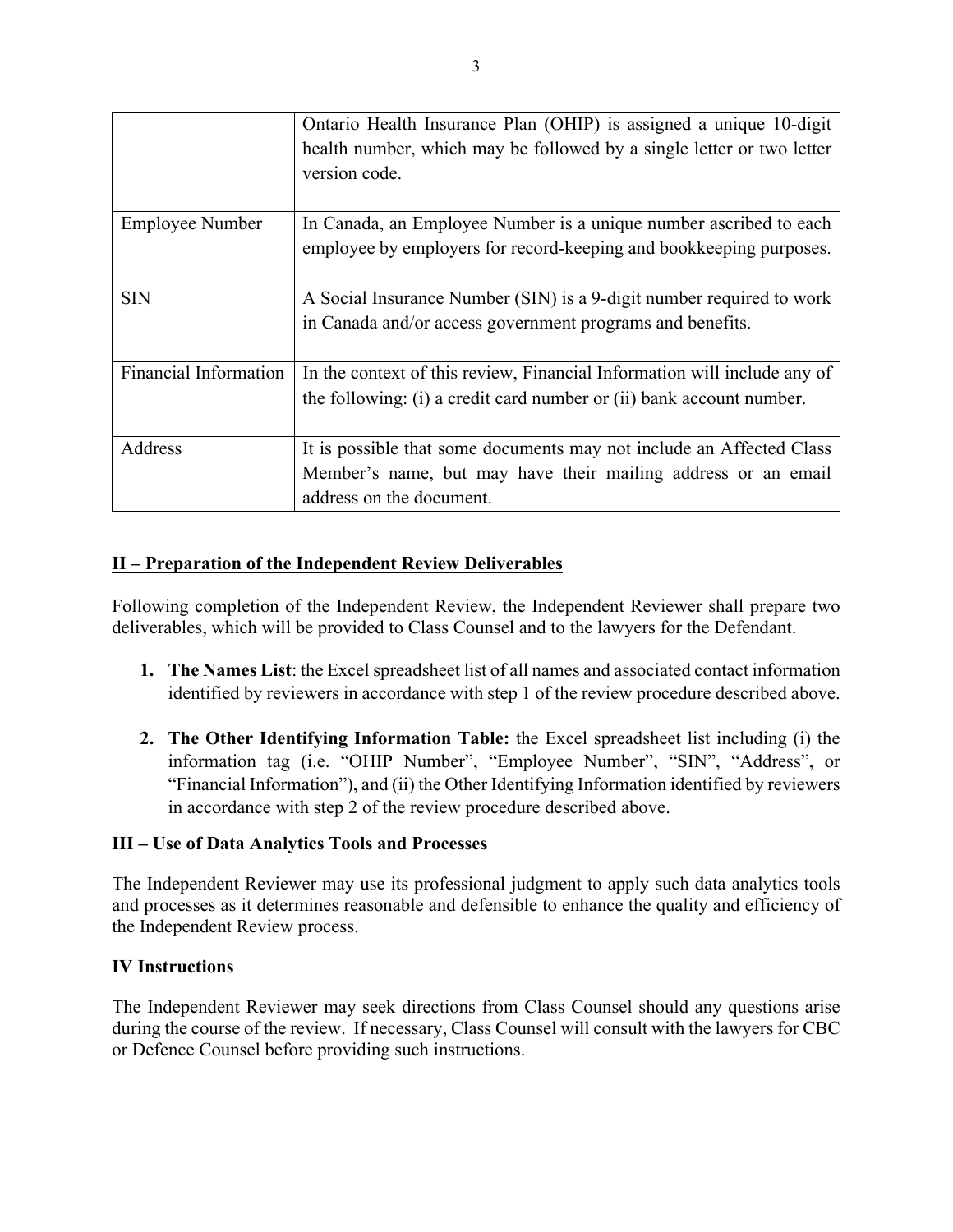4

#### **III – Deletion of the Records**

The Independent Reviewer shall not provide copies of or information from the Records, or any portion thereof, to any person, except as expressly permitted by this review protocol, or without the express written consent of the parties and the CBC. Following delivery of the spreadsheets to the lawyers, and confirmation from the lawyers that the spreadsheets are in satisfactory form, the Independent Reviewer shall permanently delete or otherwise destroy the Records and any and all copies of the Records from its review platform or otherwise in its possession, and will confirm same to Class Counsel, the lawyers for the Defendant, and to the lawyers for CBC in the form of a statutory declaration.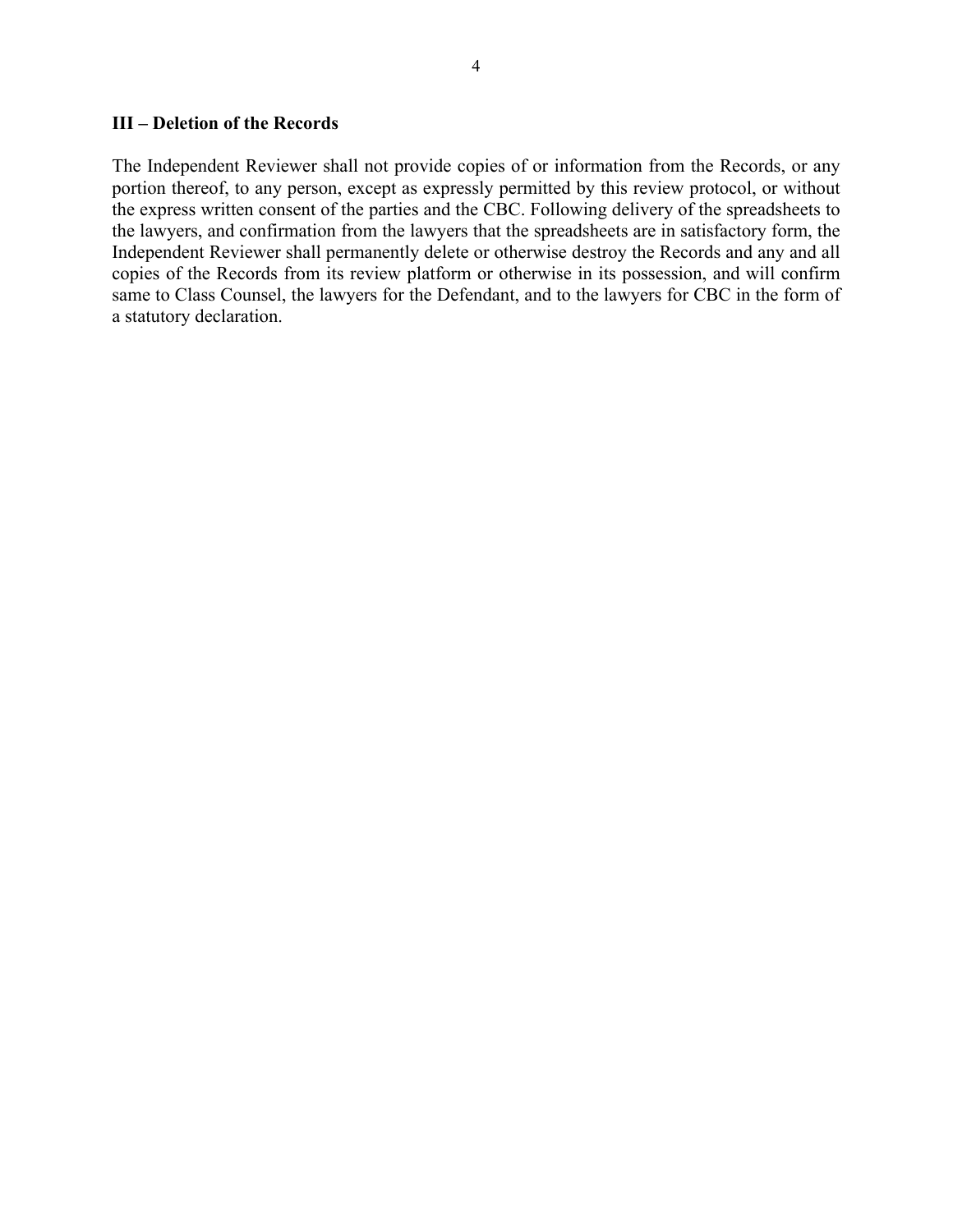#### **SCHEDULE B - DISTRIBUTION PROTOCOL AND ADMINISTRATOR'S GUIDELINES**

- 1. The Claims Deadline shall be 90 days after the date the Claims Administrator commences the noticing program by emailing and mailing the short form Notice of Certification and Settlement Approval to the Affected Class Members.
- 2. Only Affected Class Members who are listed in the Final Affected Class Member List will qualify to receive compensation under the Settlement.
- 3. All Affected Class Members who submit a valid Claim Form by the Claims Deadline are Eligible Class Members and will be entitled to an equal share of the net Settlement Fund.
- 4. The Claims Administrator shall determine whether a claimant is an Eligible Class Member using the Final Affected Class Member List and comparing that List to the Claim Forms received by the Claims Deadline or any extension thereof.
- 5. The Claims Administrator will promptly provide notice to any claimant who is not on the Final Affected Class Member List that they are not an Eligible Class Member and therefore not entitled to receive a payment under the Settlement (the "Disqualification Notice").

There will be no right of appeal from the decision of the Claims Administrator with respect to qualification or disqualification as an Eligible Class Member.

- 6. The Claims Administrator shall have the absolute discretion to accept otherwise valid claim forms received within 25 days after the Claims Deadline, if the Affected Class Member provides a reasonable explanation for the delay in the submission of the claim form arising from circumstances beyond the Affected Class Member's control. The decision of the Claims Administrator to accept or reject any late claim forms shall not be subject to review or appeal.
- 7. Claims may be made on behalf of the Estate of any deceased Affected Class Member by the Executor of the Estate providing proof of death of the Affected Class Member, and their appointment as Executor in a form satisfactory to the Claims Administrator in its sole discretion. If an Estate claim is accepted for a deceased Affected Class Member, the payment shall be made to the Executor on behalf of the Estate as the Executor may direct.
- 8. As soon as possible following the expiry of the Claims Period, inclusive of the 25-day extension, the Claims Administrator will distribute the net Settlement Funds to the Eligible Class Members on a pro rata basis by sending to each Eligible Class Member an electronic fund transfer. Eligible Class Members may elect to receive their payment by cheque, in which case the total amount to be paid to them will be reduced by \$5.00 to account for the additional administration costs.
- 9. Six months after the last cheque has been delivered to Eligible Class Members, any uncashed settlement cheques shall be stale-dated. Any amount remaining in the Settlement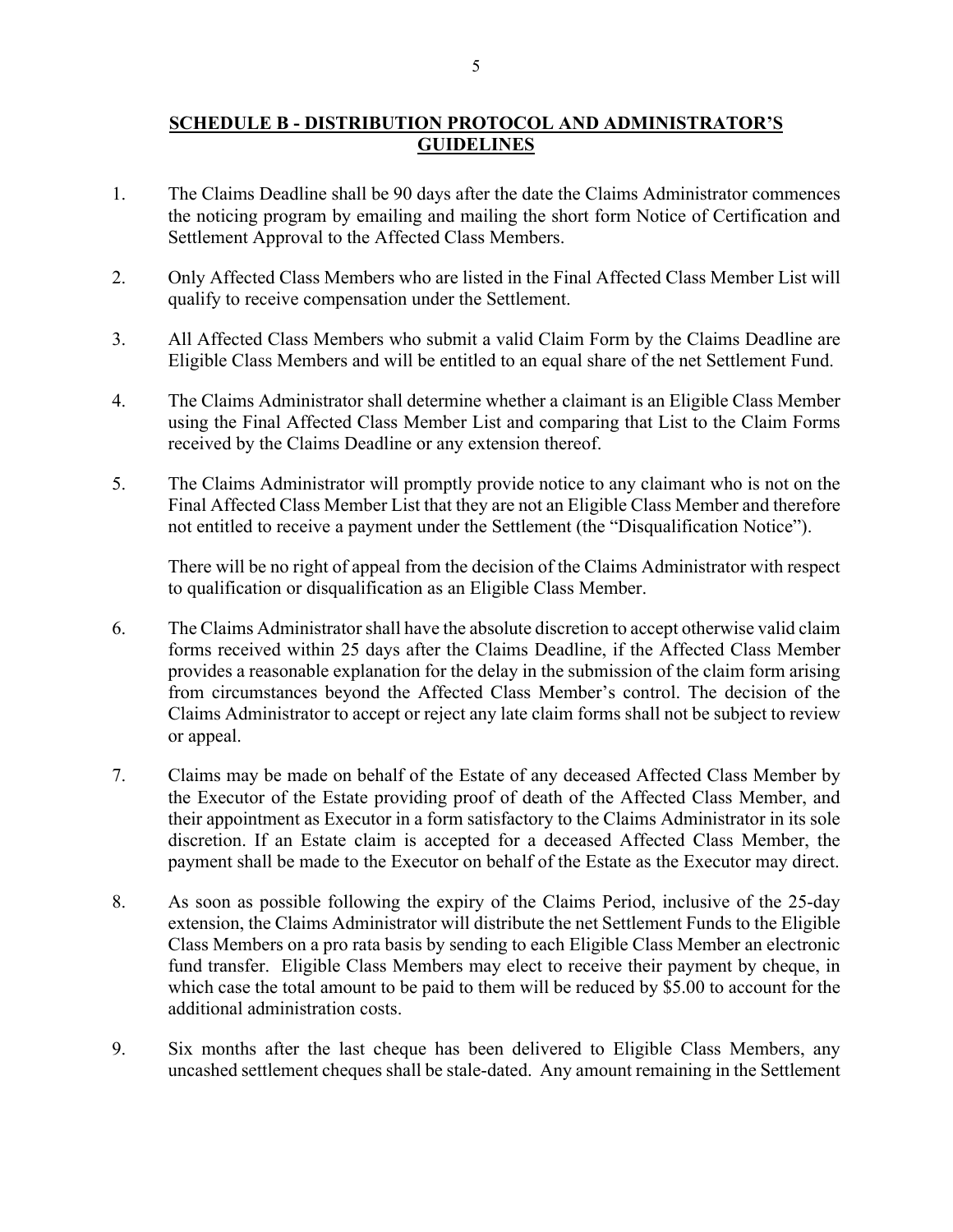Fund shall then be paid, *cy-près*, to the Public Interest Advocacy Centre to be allocated towards its services in respect of consumer privacy issues.

10. The Claims Administrator will report to the Court regarding the disposition of the Net Settlement Fund to Eligible Class Members, including the number of Eligible Class Members to whom payments were made, the payment of the Settlement Administration Expenses, and the distribution of any remaining Settlement Fund *cy-pres*, to the Public Interest Advocacy Centre. The report to the Court shall be delivered to Class Counsel, the lawyers for the Defendants and to the Court as soon as practicable after the completion of the Settlement administration.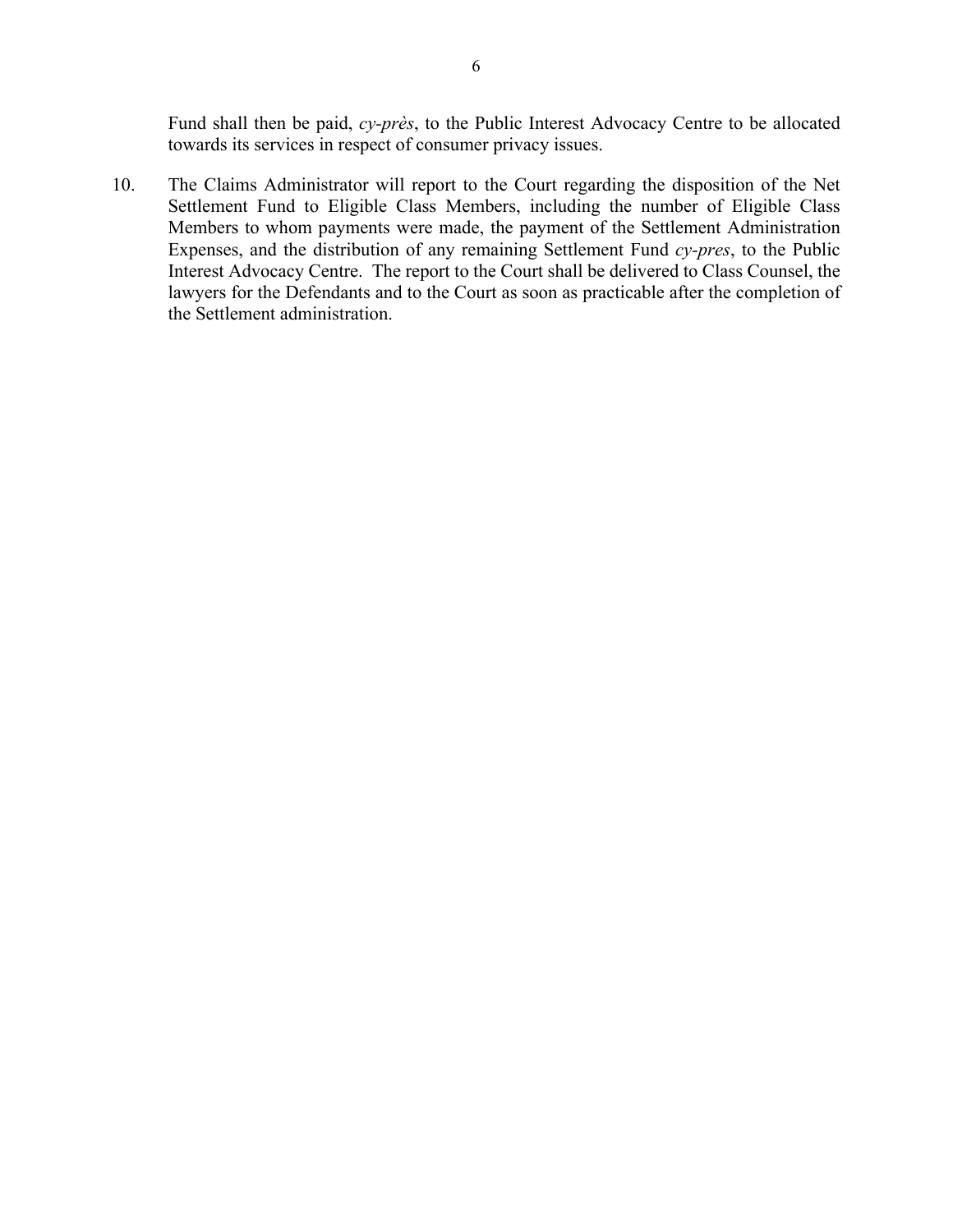## **SCHEDULE C - NOTICE PLAN**

#### **A. Notice of Proposed Settlement and Approval Hearing (Settlement Hearing Notice)**

- 1. Class Counsel will publish a provincial press release in English advising of the hearing for consent certification of the action as a class proceeding for settlement purposes, and for approval of the settlement. The press release will briefly outline the key features of the settlement, and include a link to Class Counsels' web pages dedicated to the proceeding.
- 2. Class Counsel will post an update to their firm websites advising of the hearing for certification of the action for settlement purposes and for approval of the settlement (the Settlement Hearing). The update will set out the key terms of the proposed settlement, explain the procedure for opting out of the Action if the settlement is approved, and explain the process for objecting to the proposed settlement, or the proposed class counsel fees. Class Counsel will post the Notices of the Settlement Hearing (the Settlement Hearing Notices) in English on their websites, as well as the executed Settlement Agreement. Once filed with the court, Class Counsel will also post a link to the Plaintiffs' motion record for settlement approval and Class Counsel's motion record for fee approval.
- 3. Class Counsel will post links to the Settlement Hearing Notices on their Twitter and LinkedIn accounts.
- 4. Class Counsel will email the Settlement Hearing Notices to all putative class members who have contacted them about this action.
- 5. The Defendant will mail or email the Settlement Hearing Notices to the 908 living patients whose information was attached to the June 11, 2018 Team Orangeworm email, and whom it contacted directly to advise of the cyber-breach.
- 6. The Defendant will email the Settlement Hearing Notices to all non-unionized employees and contractors of CarePartners employed in the period from January 1, 2010, to June 11, 2018.
- 7. The Defendant will email the Settlement Hearing Notices to all living patient class members for whom it has a readily available email address. Alternatively, the Defendant will provide a list of such individuals to Class Counsel including name, address and email address, and Class Counsel will then email the Settlement Hearing Notices to these individuals.
- 8. Within 30 days of the Court's order approving this Notice Protocol, the Defendant will provide to Class Counsel in Excel spreadsheet format a list of all those putative class members referenced in #5 - #7, above, including the putative class members' name, contact information, and email address, where available.
- 9. The Defendant will post the Settlement Hearing Notices in English on the homepage of their website.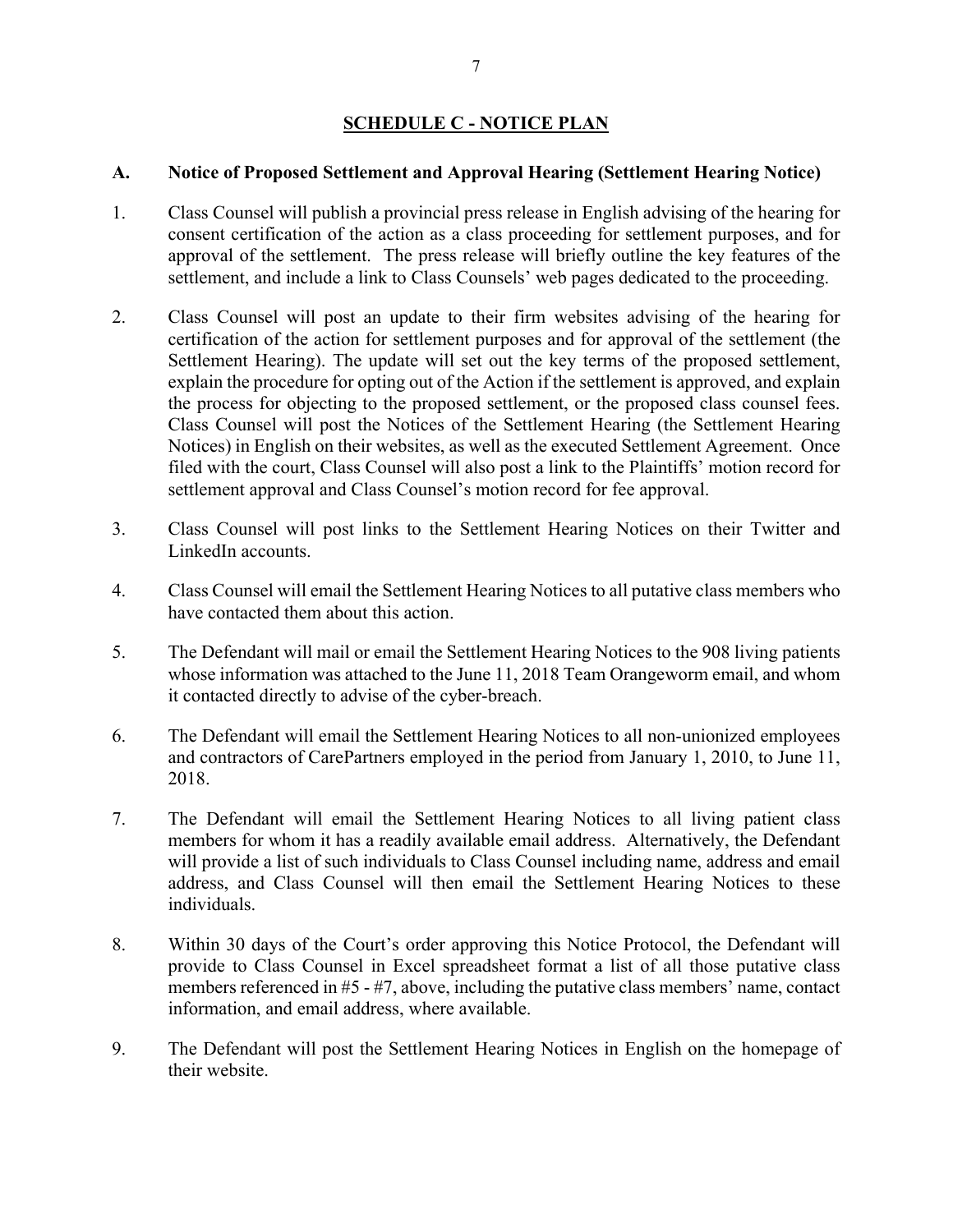#### **B. Notice of Certification and Settlement and Approval (Certification and Settlement Approval Notice)**

- 1. Class Counsel will publish a provincial press release in English advising of the certification of the action as a class proceeding for settlement purposes and approval of the settlement. The press release will be substantially in the form of Schedule D to the Settlement Agreement.
- 2. Class Counsel will post an update to their firm websites advising of the certification of the action for settlement purposes and approval of the settlement. The update will set out the key terms of the settlement, explain the procedure for opting out of the Action and the opt out deadline, and explain the process for applying to receive a portion of the settlement proceeds. Class Counsel will post the long form and short form notices that the action has been certified and the settlement approved (the Certification and Settlement Approval Notices) in English on their websites, and the executed Settlement Agreement.
- 3. Class Counsel will post links to the Certification and Settlement Approval Notices on their Twitter and LinkedIn accounts.
- 4. The Defendant will post the short form Certification and Settlement Approval Notices in English on the homepage of their website.
- 5. The Claims Administrator will create a dedicated webpage for this settlement, which will include information about the Settlement Agreement, the certification of the action for settlement purposes and approval of the settlement. The webpage will explain the procedure for opting out of the Action and the opt out deadline and will explain the process for applying to receive a portion of the settlement proceeds. The webpage will include both the short form and long form Certification and Settlement Approval Notices in English.
- 6. After the Independent Review is completed, the Claims Administrator will be provided with the Names List created by the Independent Reviewer.
- 7. The Defendant will provide to the Claims Administrator an Excel spreadsheet listing all unionized employees and its Officers and Directors. The Claims Administrator will delete from the Names List any unionized employees and the Officers and Directors to create the "**Updated Names List**".
- 8. After the Independent Review is completed, the Defendant will complete its obligations under Article 9.1(b) of the Settlement Agreement to identify the Affected Class Members and their last known contact information from the Other Identifying Information Table and will add to the Other Identifying Information Table the names of such Affected Class Members and their last known contact information to create the "**Updated Other Identifying Information Table**".
- 9. The Defendant will provide the Updated Other Identifying Information Table to the Claims Administrator and to Class Counsel as soon as it is prepared. The Claims Administrator will then delete any unionized employees and Officer and Directors from the Updated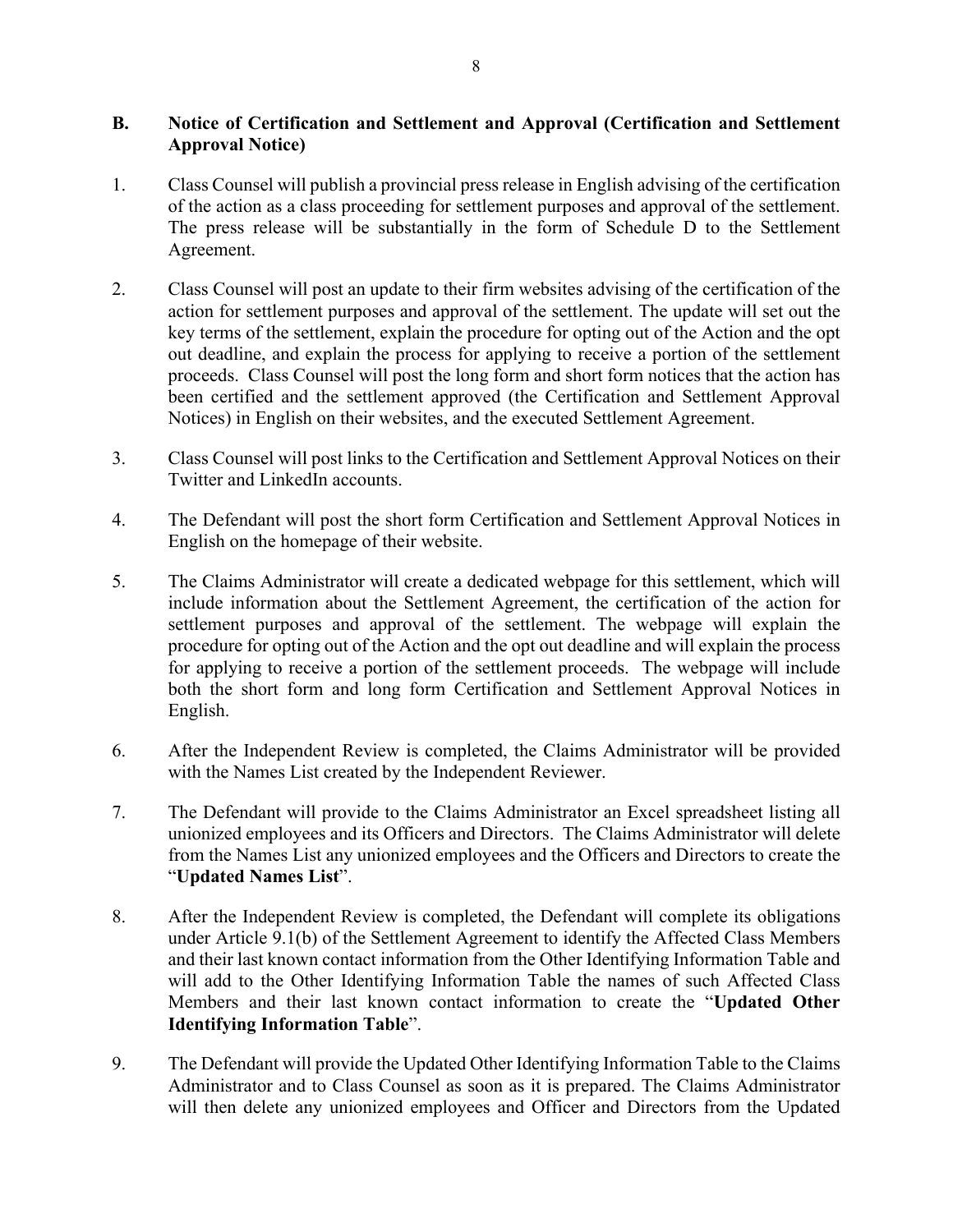Other Identifying Information Table to create the "**Final Other Identifying Information Table**."

- 10. The Claims Administrator will merge the Final Other Identifying Information Table with the Updated Names List, removing any duplicate entries and any entries where no contact information has been identified, (the "**Final Affected Class Member List**") and will provide a copy to Class Counsel.
- 11. The Claims Administrator will use the Final Affected Class Member List to email the short form Certification and Settlement Approval Notices in English to class members listed on this List and will mail the short form Certification and Settlement Approval Notices in English to any Affected Class Member on this List for whom no email is available.